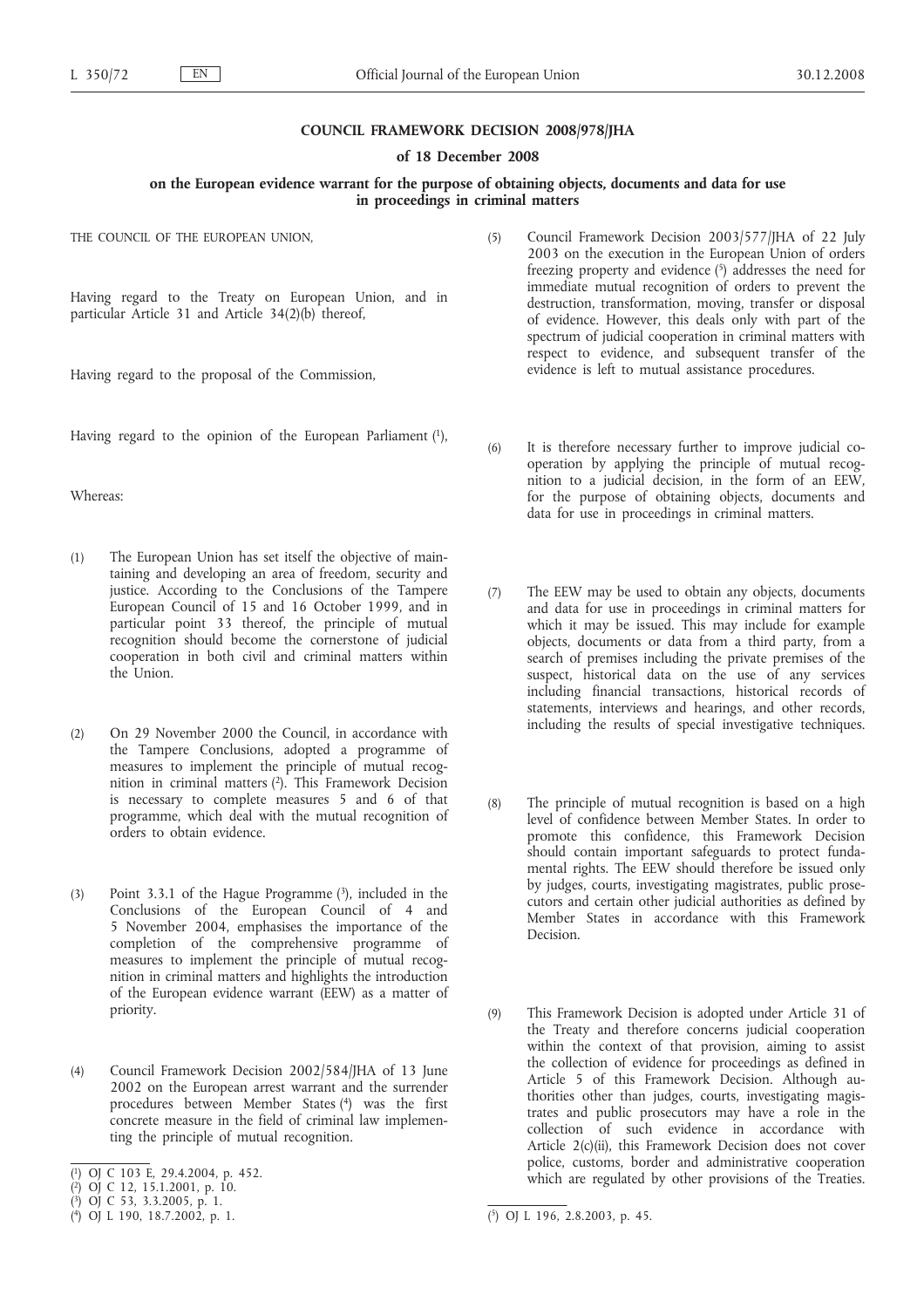- (10) The definition of the term 'search or seizure' should not be invoked for the application of any other instrument applicable between Member States, in particular the Council of Europe Convention on Mutual Assistance in Criminal Matters of 20 April 1959, and the instruments which supplement it.
- (11) An EEW should be issued only where obtaining the objects, documents or data sought is necessary and proportionate for the purpose of the criminal or other proceedings concerned. In addition, an EEW should be issued only where the object, documents or data concerned could be obtained under the national law of the issuing State in a comparable case. The responsibility for ensuring compliance with these conditions should lie with the issuing authority. The grounds for non-recognition or non-execution should therefore not cover these matters.
- (12) The executing authority should use the least intrusive means to obtain the objects, documents or data sought.
- (13) The executing authority should be obliged to execute the EEW for electronic data not located in the executing State only to the extent possible under its law.
- (14) It should be possible, if the national law of the issuing State so provides in transposing Article 12, for the issuing authority to ask the executing authority to follow specified formalities and procedures in respect of legal or administrative processes which might assist in making the evidence sought admissible in the issuing State, for example the official stamping of a document, the presence of a representative from the issuing State, or the recording of times and dates to create a chain of evidence. Such formalities and procedures should not encompass coercive measures.
- (15) The execution of an EEW should, to the widest extent possible, and without prejudice to fundamental guarantees under national law, be carried out in accordance with the formalities and procedures expressly indicated by the issuing State.
- (16) To ensure the effectiveness of judicial cooperation in criminal matters, the possibility of refusing to recognise or execute the EEW, as well as the grounds for postponing its execution, should be limited. In particular, refusal to execute the EEW on the grounds that the act

on which it is based does not constitute an offence under the national law of the executing State (dual criminality) should not be possible for certain categories of offences.

- (17) It should be possible to refuse an EEW where its recognition or execution in the executing State would involve breaching an immunity or privilege in that State. There is no common definition of what constitutes an immunity or privilege in the European Union and the precise definition of these terms is therefore left to national law, which may include protections which apply to medical and legal professions, but should not be interpreted in a way which would run counter to the obligation to abolish certain grounds for refusal in Article 7 of the Council Act of 16 October 2001 establishing, in accordance with Article 34 of the Treaty on European Union, the Protocol to the Convention on Mutual Assistance in Criminal Matters between the Member States of the European Union (1).
- (18) It should be possible to refuse to recognise or execute an EEW to the extent that execution would harm essential national security interests, jeopardise the source of the information or involve the use of classified information relating to specific intelligence activities. However, it is accepted that such ground for non-recognition or nonexecution would be applied only where, and to the extent that, the objects, documents or data would not be used for those reasons as evidence in a similar domestic case.
- (19) The specific provisions in Article 13(3) in relation to Article  $13(1)(f)(i)$  do not prejudice how and the extent to which the other grounds for refusal in Article 13(1) are implemented.
- (20) Time limits are necessary to ensure quick, effective and consistent cooperation on obtaining objects, documents or data for use in proceedings in criminal matters throughout the European Union.
- (21) Each Member State has in its law legal remedies available against the substantive reasons underlying decisions for obtaining evidence, including whether the decision is necessary and proportionate, although those remedies may differ between Member States and may apply at different stages of proceedings.
- (22) It is necessary to establish a mechanism to assess the effectiveness of this Framework Decision.

<sup>(</sup> 1) OJ C 326, 21.11.2001, p. 1.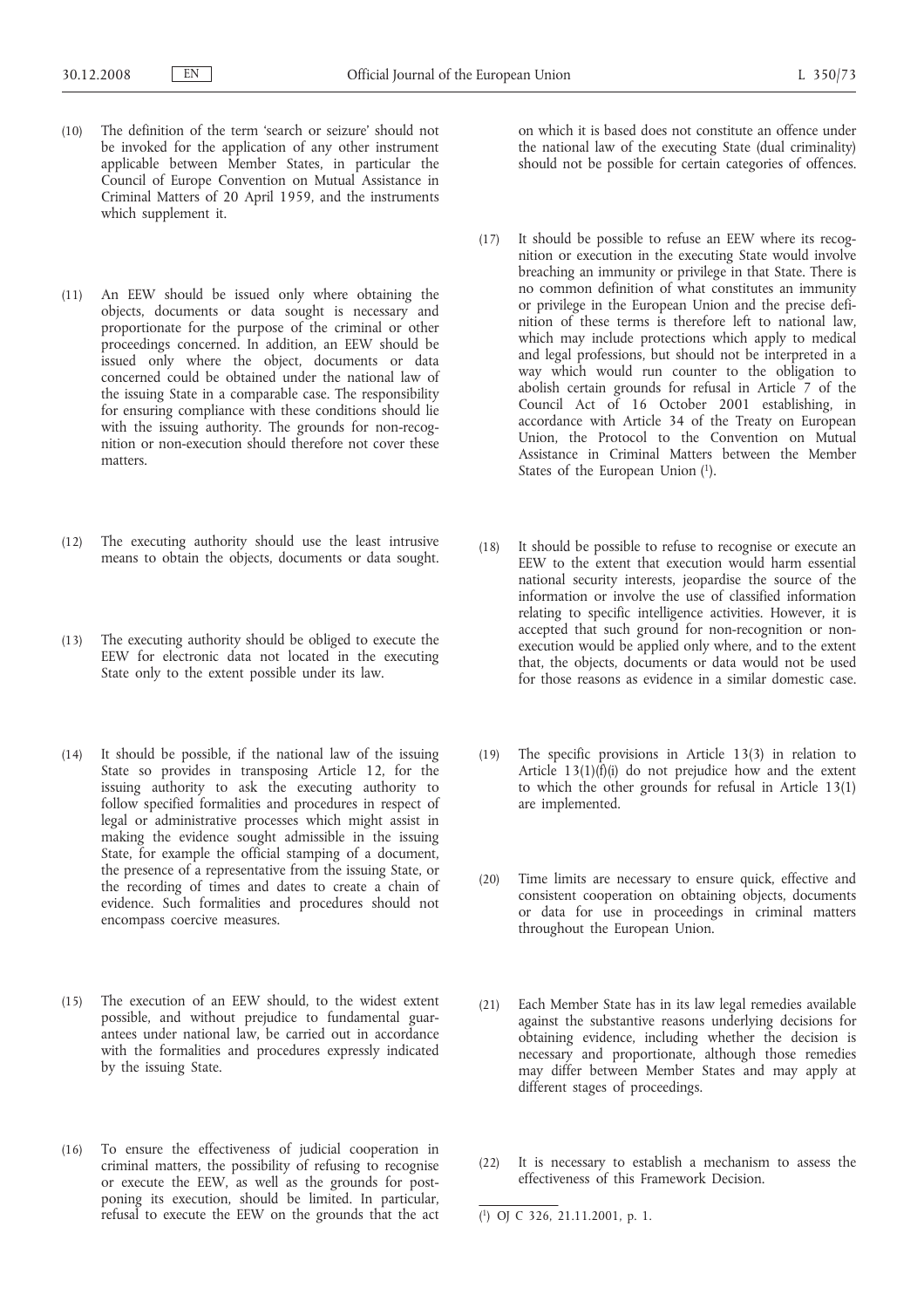- (23) Since the objective of this Framework Decision, namely to replace the system of mutual assistance in criminal matters for obtaining objects, documents or data between Member States cannot be sufficiently achieved by the Member States acting unilaterally and can therefore, by reason of its scale and effects, be better achieved at Union level, the Council may adopt measures in accordance with the principle of subsidiarity as referred to in Article 2 of the Treaty on European Union and set out in Article 5 of the Treaty establishing the European Community. In accordance with the principle of proportionality, as set out in the latter Article, this Framework Decision does not go beyond what is necessary in order to achieve that objective.
- (24) The personal data processed in the context of the implementation of this Framework Decision will be protected in accordance with the relevant instruments including the principles of the Council of Europe Convention of 28 January 1981 for the protection of individuals with regard to the automatic processing of personal data, as well as by the additional protection afforded by this Framework Decision in line with Article 23 of the Convention on Mutual Assistance in Criminal Matters between the Member States of the European Union of 29 May 2000 $(1)$ .
- (25) The EEW should coexist with existing mutual assistance procedures, but such coexistence should be considered transitional until, in accordance with the Hague Programme, the types of evidence-gathering excluded from the scope of this Framework Decision are also the subject of a mutual recognition instrument, the adoption of which would provide a complete mutual recognition regime to replace mutual assistance procedures.
- (26) Member States are encouraged to draw up, for themselves and in the interest of the European Union, tables which as far as possible show the correlation between the provisions of this Framework Decision and the national implementation measures and to communicate this to the Commission together with the text of the national law implementing this Framework Decision.
- (27) This Framework Decision respects the fundamental rights and observes the principles recognised by Article 6 of the Treaty on European Union and reflected by the Charter of Fundamental Rights of the European Union, notably Chapter VI thereof. Nothing in this Framework Decision may be interpreted as prohibiting refusal to execute an EEW when there are reasons to believe, on the basis of objective elements, that the EEW has been issued for the purpose of prosecuting or punishing a person on account of his or her sex, racial or ethnic origin, religion, sexual orientation, nationality, language or political opinions, or that the person's position may be prejudiced for any of these reasons.
- (28) This Framework Decision does not prevent any Member State from applying its constitutional rules relating to due process, freedom of association, freedom of the press and freedom of expression in other media.
- (29) This Framework Decision does not affect the exercise of the responsibilities incumbent upon Member States with regard to the maintenance of law and order and the safeguarding of internal security in accordance with Article 33 of the Treaty,

HAS ADOPTED THIS FRAMEWORK DECISION:

#### TITLE I

#### **THE EUROPEAN EVIDENCE WARRANT (EEW)**

#### *Article 1*

#### **Definition of the EEW and obligation to execute it**

1. The EEW shall be a judicial decision issued by a competent authority of a Member State with a view to obtaining objects, documents and data from another Member State for use in proceedings referred to in Article 5.

2. Member States shall execute any EEW on the basis of the principle of mutual recognition and in accordance with the provisions of this Framework Decision.

This Framework Decision shall not have the effect of modifying the obligation to respect fundamental rights and fundamental legal principles as enshrined in Article 6 of the Treaty, and any obligations incumbent on judicial authorities in this respect shall remain unaffected.

#### *Article 2*

#### **Definitions**

For the purposes of this Framework Decision:

- (a) 'issuing State' shall mean the Member State in which the EEW has been issued;
- (b) 'executing State' shall mean the Member State in whose territory the objects, documents or data are located or, in the case of electronic data, directly accessible under the law of the executing State;
- (c) 'issuing authority' shall mean:
	- (i) a judge, a court, an investigating magistrate, a public prosecutor; or

<sup>(</sup> 1) OJ C 197, 12.7.2000, p. 1.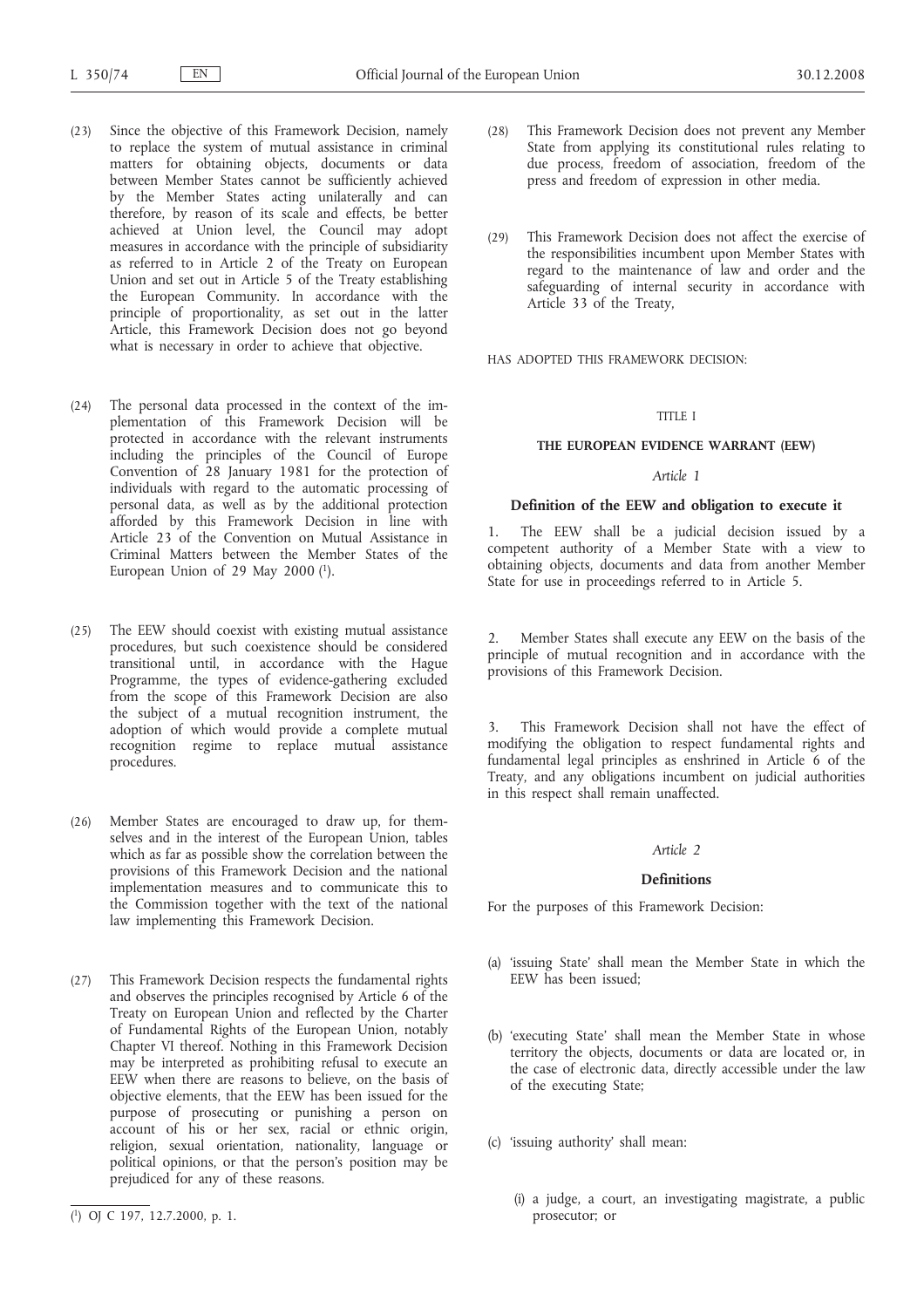- (ii) any other judicial authority as defined by the issuing State and, in the specific case, acting in its capacity as an investigating authority in criminal proceedings with competence to order the obtaining of evidence in crossborder cases in accordance with national law;
- (d) 'executing authority' shall mean an authority having competence under the national law which implements this Framework Decision to recognise or execute an EEW in accordance with this Framework Decision;
- (e) 'search or seizure' shall include any measures under criminal procedure as a result of which a legal or natural person is required, under legal compulsion, to provide or participate in providing objects, documents or data and which, if not complied with, may be enforceable without the consent of such a person or it may result in a sanction.

#### **Designation of competent authorities**

1. Each Member State shall inform the General Secretariat of the Council which authority or authorities, under its national law, are competent pursuant to Article 2(c) and (d) when that Member State is the issuing State or the executing State.

2. Member States wishing to make use of the possibility to designate a central authority or authorities in accordance with Article 8(2) shall communicate to the General Secretariat of the Council information relating to the designated central authority(ies). These indications shall be binding upon the authorities of the issuing State.

The General Secretariat of the Council shall make the information received available to all Member States and the Commission.

#### *Article 4*

#### **Scope of the EEW**

1. Without prejudice to paragraph 2 of this Article, the EEW may be issued under the conditions referred to in Article 7 with a view to obtaining in the executing State objects, documents or data needed in the issuing State for the purpose of proceedings referred to in Article 5. The EEW shall cover the objects, documents and data specified therein.

2. The EEW shall not be issued for the purpose of requiring the executing authority to:

(a) conduct interviews, take statements or initiate other types of hearings involving suspects, witnesses, experts or any other party;

- (b) carry out bodily examinations or obtain bodily material or biometric data directly from the body of any person, including DNA samples or fingerprints;
- (c) obtain information in real time such as through the interception of communications, covert surveillance or monitoring of bank accounts;
- (d) conduct analysis of existing objects, documents or data; and
- (e) obtain communications data retained by providers of a publicly available electronic communications service or a public communications network.

3. Exchange of information on criminal convictions extracted from the criminal record shall be carried out in accordance with Council Decision 2005/876/JHA of 21 November 2005 on the exchange of information extracted from the criminal record  $(1)$ and other relevant instruments.

4. The EEW may be issued with a view to obtaining objects, documents or data falling within paragraph 2, where the objects, documents or data are already in the possession of the executing authority before the EEW is issued.

5. Notwithstanding paragraph 1, the EEW shall, if so indicated by the issuing authority, also cover any other object, document or data, which the executing authority discovers during the execution of the EEW and without further enquiries considers to be relevant to the proceedings for the purpose of which the EEW was issued.

6. Notwithstanding paragraph 2, the EEW may, if requested by the issuing authority, also cover taking statements from persons present during the execution of the EEW and directly related to the subject of the EEW. The relevant rules of the executing State applicable to national cases shall also be applicable in respect of the taking of such statements.

#### *Article 5*

# **Type of proceedings for which the EEW may be issued**

The EEW may be issued:

(a) with respect to criminal proceedings brought by, or to be brought before, a judicial authority in respect of a criminal offence under the national law of the issuing State;

<sup>(</sup> 1) OJ L 322, 9.12.2005, p. 33.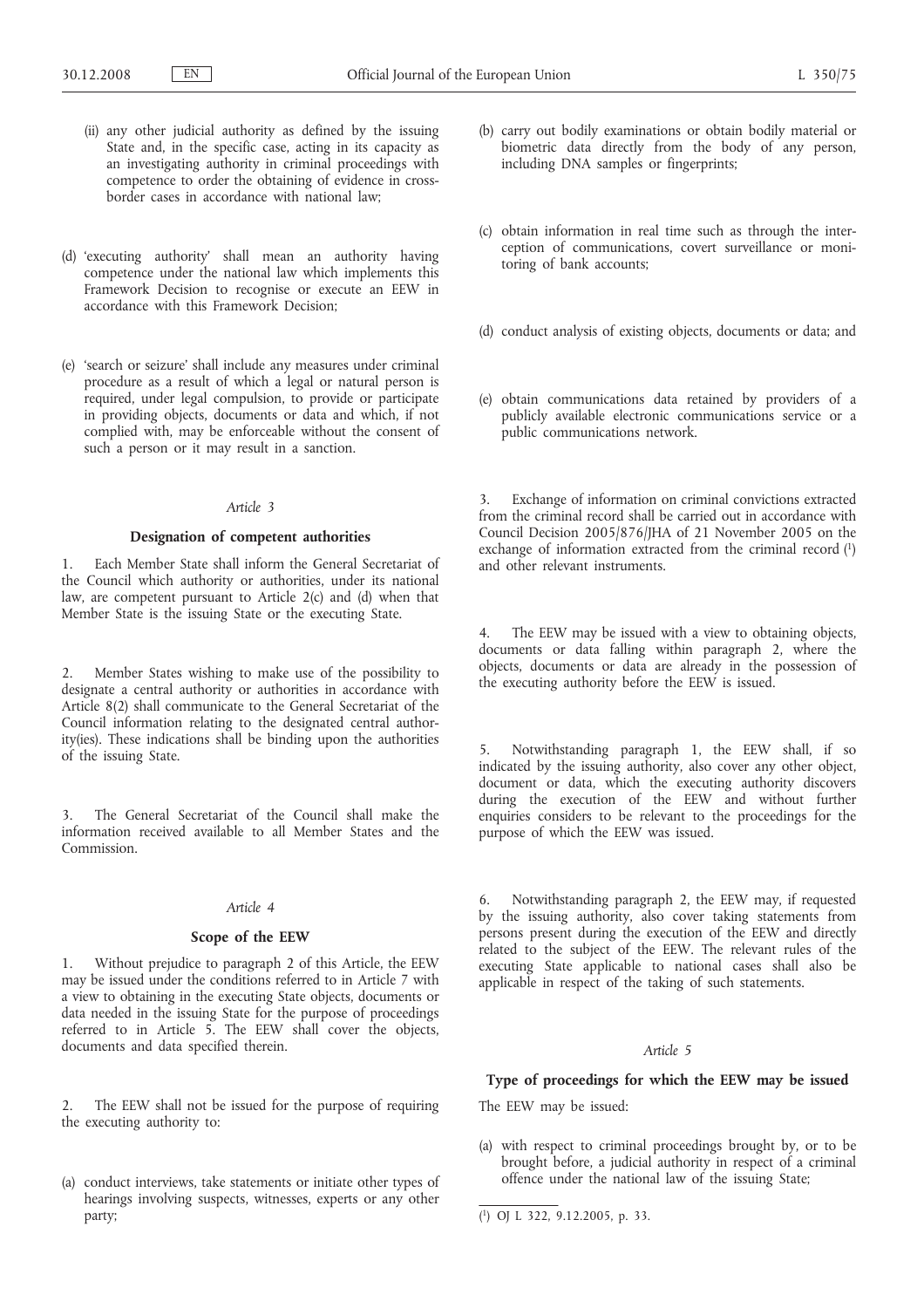- (b) in proceedings brought by administrative authorities in respect of acts which are punishable under the national law of the issuing State by virtue of being infringements of the rules of law, and where the decision may give rise to proceedings before a court having jurisdiction in particular in criminal matters;
- (c) in proceedings brought by judicial authorities in respect of acts which are punishable under the national law of the issuing State by virtue of being infringements of the rules of law, and where the decision may give rise to further proceedings before a court having jurisdiction in particular in criminal matters; and
- (d) in connection with proceedings referred to in points (a), (b) and (c) which relate to offences or infringements for which a legal person may be held liable or punished in the issuing State.

#### **Content and form of the EEW**

1. The EEW set out in the form provided for in the Annex shall be completed, signed, and its contents certified as accurate, by the issuing authority.

2. The EEW shall be written in, or translated by the issuing State into, the official language or one of the official languages of the executing State.

Any Member State may, when this Framework Decision is adopted or at a later date, state in a declaration deposited with the General Secretariat of the Council that it will accept EEWs or a translation of an EEW in one or more other official languages of the institutions of the Union.

#### TITLE II

#### **PROCEDURES AND SAFEGUARDS FOR THE ISSUING STATE**

#### *Article 7*

#### **Conditions for issuing the EEW**

Each Member State shall take the necessary measures to ensure that the EEW is issued only when the issuing authority is satisfied that the following conditions have been met:

(a) obtaining the objects, documents or data sought is necessary and proportionate for the purpose of proceedings referred to in Article 5;

(b) the objects, documents or data can be obtained under the law of the issuing State in a comparable case if they were available on the territory of the issuing State, even though different procedural measures might be used.

These conditions shall be assessed only in the issuing State in each case.

#### *Article 8*

#### **Transmission of the EEW**

The EEW may be transmitted to the competent authority of a Member State in which the competent authority of the issuing State has reasonable grounds to believe that relevant objects, documents or data are located or, in the case of electronic data, directly accessible under the law of the executing State. It shall be transmitted without delay from the issuing authority to the executing authority by any means capable of producing a written record under conditions allowing the executing State to establish authenticity. All further official communications shall be made directly between the issuing authority and the executing authority.

Each Member State may designate a central authority or, when its legal system so provides, more than one central authority to assist the competent authorities. A Member State may, if necessary as a result of the organisation of its internal judicial system, make its central authority(ies) responsible for the administrative transmission and reception of the EEW as well as for other official correspondence relating thereto.

If the issuing authority so wishes, transmission may be effected via the secure telecommunications system of the European Judicial Network.

If the executing authority is unknown, the issuing authority shall make all necessary inquiries, including via the European Judicial Network contact points, in order to obtain the information from the executing State.

5. When the authority in the executing State which receives the EEW has no jurisdiction to recognise it and to take the necessary measures for its execution, it shall, *ex officio*, transmit the EEW to the executing authority and so inform the issuing authority.

All difficulties concerning the transmission or the authenticity of any document needed for the execution of the EEW shall be dealt with by direct contacts between the issuing and executing authorities involved, or, where appropriate, with the involvement of the central authorities of the Member States.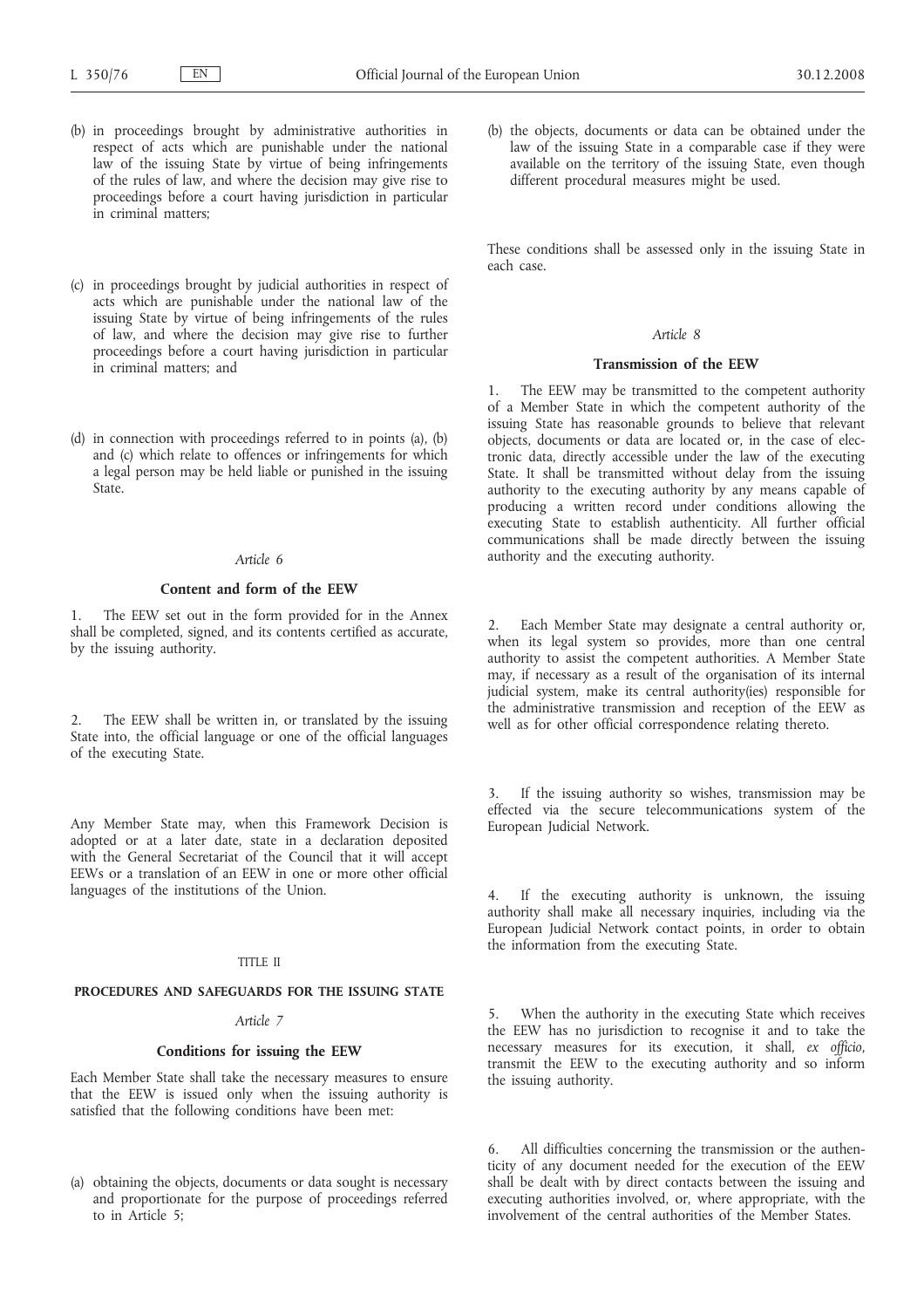#### **EEW related to an earlier EEW or a freezing order**

1. Where the issuing authority issues an EEW which supplements an earlier EEW or which is a follow-up to a freezing order transmitted under Framework Decision 2003/577/JHA, it shall indicate this fact in the EEW in accordance with the form provided for in the Annex.

2. Where, in accordance with the provisions in force, the issuing authority participates in the execution of the EEW in the executing State, it may without prejudice to declarations made under Article 3(2) address an EEW which supplements the earlier EEW directly to the competent executing authority while present in that State.

#### *Article 10*

#### **Conditions for the use of personal data**

1. Personal data obtained under this Framework Decision may be used by the issuing State for the purpose of:

- (a) proceedings for which the EEW may be issued;
- (b) other judicial and administrative proceedings directly related to the proceedings referred to under point (a);
- (c) preventing an immediate and serious threat to public security.

For any purpose other than those set out in points (a), (b) and (c), personal data obtained under this Framework Decision may be used only with the prior consent of the executing State, unless the issuing State has obtained the consent of the data subject.

2. In the circumstances of the particular case, the executing State may require the Member State to which the personal data have been transferred to give information on the use made of the data.

This Article shall not apply to personal data obtained by a Member State under this Framework Decision and originating from that Member State.

#### TITLE III

#### **PROCEDURES AND SAFEGUARDS FOR THE EXECUTING STATE**

#### *Article 11*

#### **Recognition and execution**

The executing authority shall recognise an EEW, transmitted in accordance with Article 8, without any further

formality being required and shall forthwith take the necessary measures for its execution in the same way as an authority of the executing State would obtain the objects, documents or data, unless that authority decides to invoke one of the grounds for non-recognition or non-execution provided for in Article 13 or one of the grounds for postponement provided for in Article 16.

2. The executing State shall be responsible for choosing the measures which under its national law will ensure the provision of the objects, documents or data sought by an EEW and for deciding whether it is necessary to use coercive measures to provide that assistance. Any measures rendered necessary by the EEW shall be taken in accordance with the applicable procedural rules of the executing State.

3. Each Member State shall ensure:

- (i) that any measures which would be available in a similar domestic case in the executing State are also available for the purpose of the execution of the EEW;
	- and
- (ii) that measures, including search or seizure, are available for the purpose of the execution of the EEW where it is related to any of the offences as set out in Article 14(2).

If the issuing authority is not a judge, a court, an investigating magistrate or a public prosecutor and the EEW has not been validated by one of those authorities in the issuing State, the executing authority may, in the specific case, decide that no search or seizure may be carried out for the purpose of the execution of the EEW. Before so deciding, the executing authority shall consult the competent authority of the issuing State.

5. A Member State may, at the time of adoption of this Framework Decision, make a declaration or subsequent notification to the General Secretariat of the Council requiring such validation in all cases where the issuing authority is not a judge, a court, an investigating magistrate or a public prosecutor and where the measures necessary to execute the EEW would have to be ordered or supervised by a judge, a court, an investigating magistrate or a public prosecutor under the law of the executing State in a similar domestic case.

#### *Article 12*

#### **Formalities to be followed in the executing State**

The executing authority shall comply with the formalities and procedures expressly indicated by the issuing authority unless otherwise provided in this Framework Decision and provided that such formalities and procedures are not contrary to the fundamental principles of law of the executing State. This Article shall not create an obligation to take coercive measures.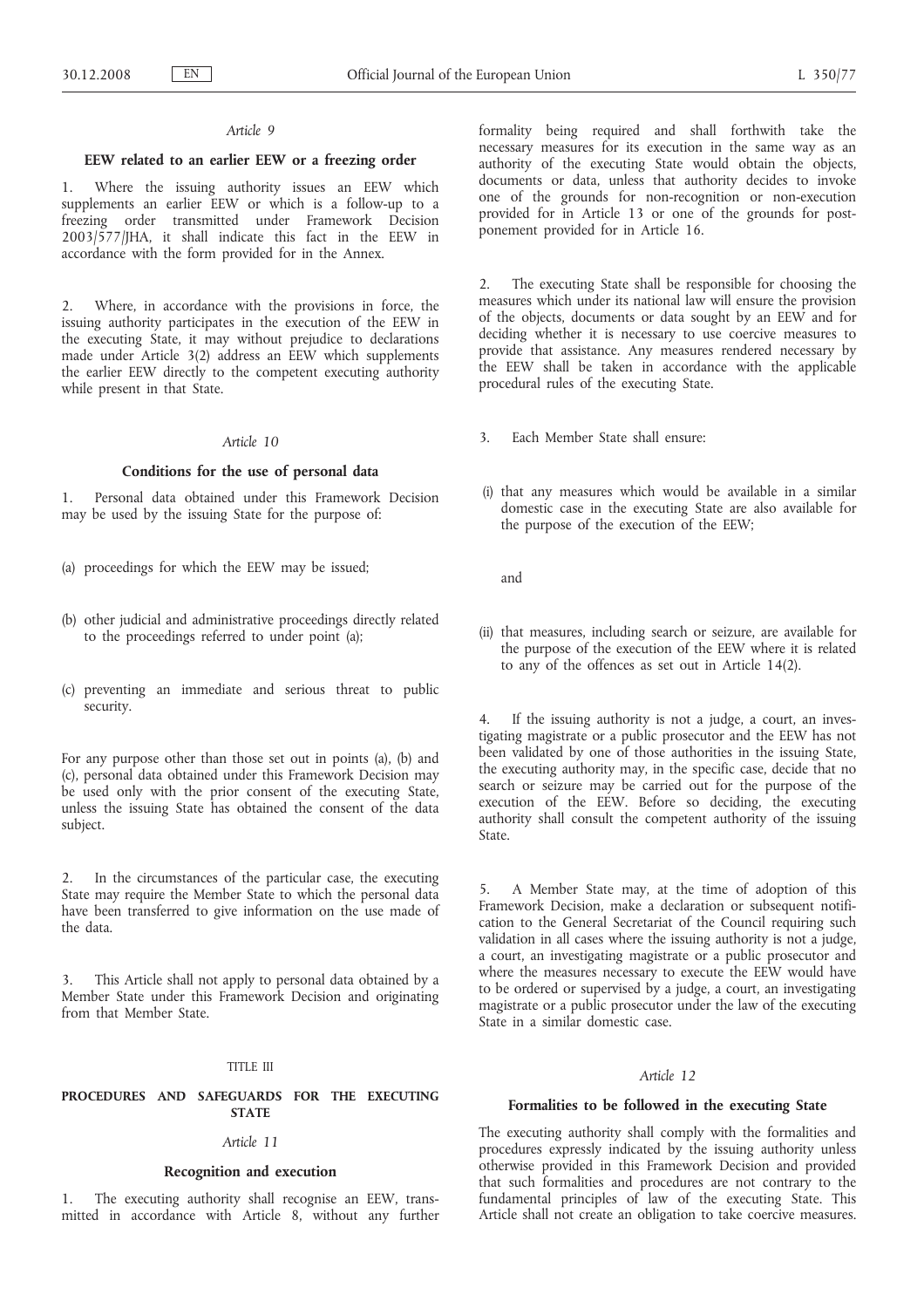#### **Grounds for non-recognition or non-execution**

1. Recognition or execution of the EEW may be refused in the executing State:

- (a) if its execution would infringe the *ne bis in idem* principle;
- (b) if, in cases referred to in Article 14(3), the EEW relates to acts which would not constitute an offence under the law of the executing State;
- (c) if it is not possible to execute the EEW by any of the measures available to the executing authority in the specific case in accordance with Article 11(3);
- (d) if there is an immunity or privilege under the law of the executing State which makes it impossible to execute the EEW;
- (e) if, in one of the cases referred to in Article 11(4) or (5), the EEW has not been validated;
- (f) if the EEW relates to criminal offences which:
	- (i) under the law of the executing State are regarded as having been committed wholly or for a major or essential part within its territory, or in a place equivalent to its territory; or
	- (ii) were committed outside the territory of the issuing State, and the law of the executing State does not permit legal proceedings to be taken in respect of such offences where they are committed outside that State's territory;
- (g) if, in a specific case, its execution would harm essential national security interests, jeopardise the source of the information or involve the use of classified information relating to specific intelligence activities; or
- (h) if the form provided for in the Annex is incomplete or manifestly incorrect and has not been completed or corrected within a reasonable deadline set by the executing authority.

The decision to refuse the execution or recognition of the EEW pursuant to paragraph 1 shall be taken by a judge, court, investigating magistrate or public prosecutor in the executing State. Where the EEW has been issued by a judicial authority referred to in Article  $2(c)(ii)$ , and the EEW has not been validated by a judge, court, investigating magistrate or public prosecutor in the issuing State, the decision may also be taken by any other judicial authority competent under the law of the executing State if provided for under that law.

3. Any decision under paragraph  $1(f)(i)$  in relation to offences committed partly within the territory of the executing State, or in a place equivalent to its territory, shall be taken by the competent authorities referred to in paragraph 2 in exceptional circumstances and on a case-by-case basis, having regard to the specific circumstances of the case, and in particular to whether a major or essential part of the conduct in question has taken place in the issuing State, whether the EEW relates to an act which is not a criminal offence under the law of the executing State and whether it would be necessary to carry out a search and seizure for the execution of the EEW.

4. Where a competent authority considers using the ground for refusal under paragraph 1(f)(i), it shall consult Eurojust before taking the decision.

Where a competent authority is not in agreement with Eurojust's opinion, Member States shall ensure that it give the reasons for its decision and that the Council be informed.

5. In cases referred to in paragraph 1(a), (g) and (h), before deciding not to recognise or not to execute an EEW, either totally or in part, the competent authority in the executing State shall consult the competent authority in the issuing State, by any appropriate means, and shall, where appropriate, ask it to supply any necessary information without delay.

#### *Article 14*

#### **Double criminality**

The recognition or execution of the EEW shall not be subject to verification of double criminality unless it is necessary to carry out a search or seizure.

2. If it is necessary to carry out a search or seizure for the execution of the EEW, the following offences, if they are punishable in the issuing State by a custodial sentence or a detention order for a maximum period of at least three years and as they are defined by the law of that State, shall not be subject to verification of double criminality under any circumstances:

— participation in a criminal organisation,

— terrorism,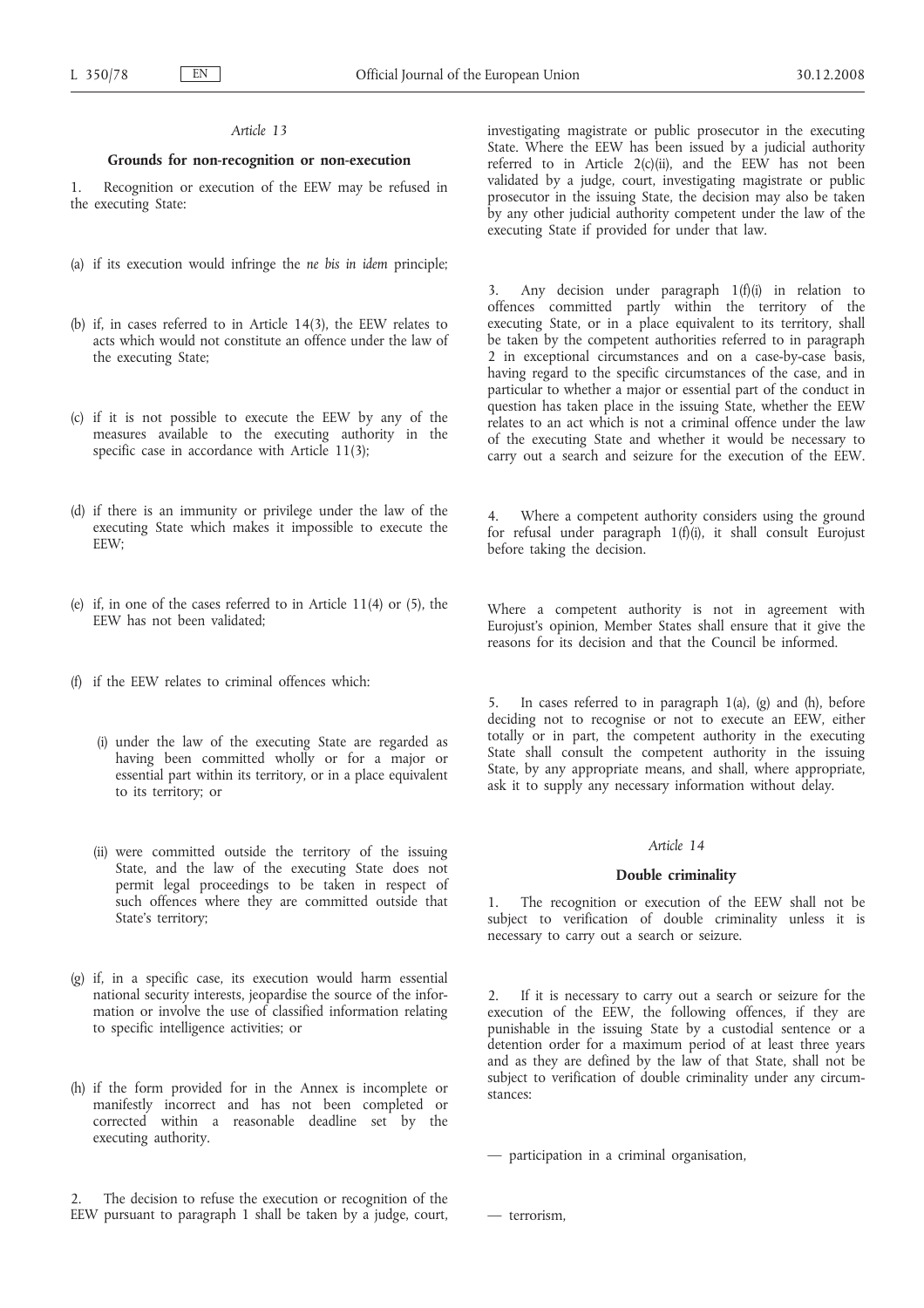- trafficking in human beings,
- sexual exploitation of children and child pornography,
- illicit trafficking in narcotic drugs and psychotropic substances,
- illicit trafficking in weapons, munitions and explosives,
- corruption,
- fraud, including that affecting the financial interests of the European Communities within the meaning of the Convention of 26 July 1995 on the protection of the European Communities' financial interests (1),
- laundering of the proceeds of crime,
- counterfeiting currency, including of the euro,
- computer-related crime,
- environmental crime, including illicit trafficking in endangered animal species and in endangered plant species and varieties,
- facilitation of unauthorised entry and residence,
- murder, grievous bodily injury,
- illicit trade in human organs and tissue,
- kidnapping, illegal restraint and hostage-taking,
- racism and xenophobia,
- organised or armed robbery,
- illicit trafficking in cultural goods, including antiques and works of art,
- swindling,
- racketeering and extortion,
- counterfeiting and piracy of products,
- forgery of administrative documents and trafficking therein,
- forgery of means of payment,
- illicit trafficking in hormonal substances and other growth promoters,
- illicit trafficking in nuclear or radioactive materials,
- trafficking in stolen vehicles,
- rape,
- ( 1) OJ C 316, 27.11.1995, p. 49.
- $-$  arson.
- crimes within the jurisdiction of the International Criminal Court,
- unlawful seizure of aircraft/ships,
- sabotage.

3. If the EEW is not related to any of the offences set out in paragraph 2 and its execution would require a search or seizure, recognition or execution of the EEW may be subject to the condition of double criminality.

In relation to offences in connection with taxes or duties, customs and exchange, recognition or execution may not be opposed on the ground that the law of the executing State does not impose the same kind of tax or duty or does not contain a tax, duty, customs and exchange regulation of the same kind as the law of the issuing State.

4. The condition of double criminality set out in paragraph 3 shall be further examined by the Council by 19 January 2014 in the light of any information transmitted to the Council.

5. The Council may decide, acting unanimously, after consultation of the European Parliament under the conditions laid down in Article  $3\dot{9}(1)$  of the Treaty, to add other categories of offences to the list contained in paragraph 2.

#### *Article 15*

#### **Deadlines for recognition, execution and transfer**

1. Each Member State shall take the necessary measures to ensure compliance with the deadlines provided for in this Article. Where the issuing authority has indicated in the EEW that, due to procedural deadlines or other particularly urgent circumstances, a shorter deadline is necessary, the executing authority shall take as full account as possible of this requirement.

2. Any decision to refuse recognition or execution shall be taken as soon as possible and, without prejudice to paragraph 4, no later than 30 days after the receipt of the EEW by the competent executing authority.

3. Unless either grounds for postponement under Article 16 exist or the executing authority has the objects, documents or data sought already in its possession, the executing authority shall take possession of the objects, documents or data without delay and, without prejudice to paragraph 4, no later than 60 days after the receipt of the EEW by the competent executing authority.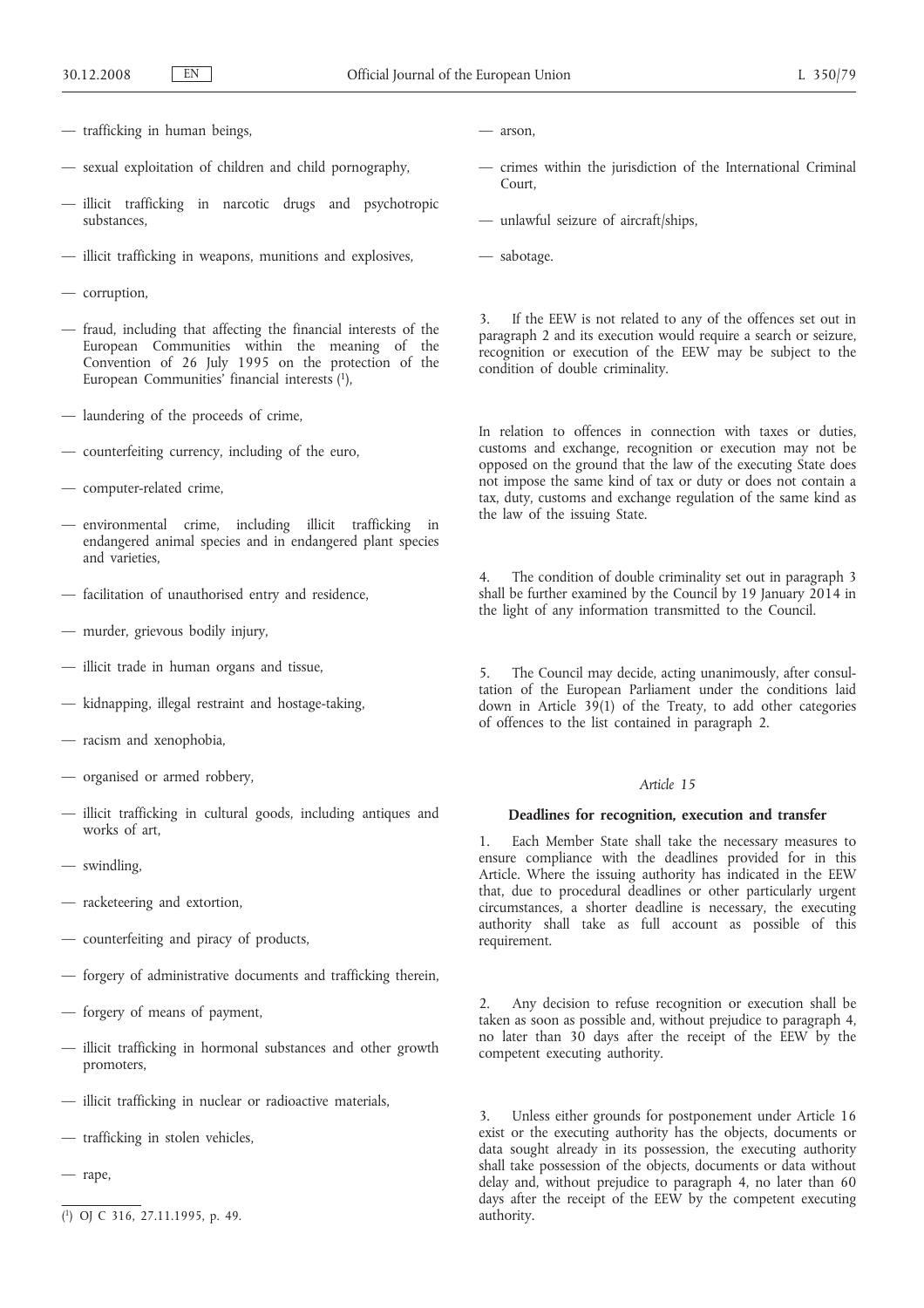4. When it is not practicable in a specific case for the competent executing authority to meet the deadline set out in paragraphs 2 or 3 respectively, it shall without delay inform the competent authority of the issuing State by any means, giving the reasons for the delay and the estimated time needed for the action to be taken.

5. Unless a legal remedy is pending in accordance with Article 18 or grounds for postponement under Article 16 exist, the executing State shall without undue delay transfer the objects, documents or data obtained under the EEW to the issuing State.

6. When transferring the objects, documents or data obtained, the executing authority shall indicate whether it requires them to be returned to the executing State as soon as they are no longer required by the issuing State.

#### *Article 16*

#### **Grounds for postponement of recognition or execution**

1. The recognition of the EEW may be postponed in the executing State where:

- (a) the form provided for in the Annex is incomplete or manifestly incorrect, until such time as the form has been completed or corrected; or
- (b) in one of the cases referred to in Article 11(4) or (5), the EEW has not been validated, until such time as the validation has been given.

The execution of the EEW may be postponed in the executing State where:

- (a) its execution might prejudice an ongoing criminal investigation or prosecution, until such time as the executing State deems reasonable; or
- (b) the objects, documents or data concerned are already being used in other proceedings until such time as they are no longer required for this purpose.

The decision to postpone recognition or execution of the EEW pursuant to paragraphs 1 or  $2$  shall be taken by a judge, court, investigating magistrate or public prosecutor in the executing State. Where the EEW has been issued by a judicial

authority referred to in Article 2(c)(ii), and the EEW has not been validated by a judge, court, investigating magistrate or public prosecutor in the issuing State, the decision may also be taken by any other judicial authority competent under the law of the executing State if provided for under that law.

As soon as the ground for postponement has ceased to exist, the executing authority shall forthwith take the necessary measures for the execution of the EEW and inform the relevant competent authority in the issuing State thereof by any means capable of producing a written record.

#### *Article 17*

#### **Obligation to inform**

The executing authority shall inform the issuing authority:

1. immediately by any means:

- (a) if the executing authority, in the course of the execution of the EEW, considers without further enquiries that it may be appropriate to undertake investigative measures not initially foreseen, or which could not be specified when the EEW was issued, in order to enable the issuing authority to take further action in the specific case;
- (b) if the competent authority of the executing State establishes that the EEW was not executed in a manner consistent with the law of the executing State;
- (c) if the executing authority establishes that, in the specific case, it cannot comply with formalities and procedures expressly indicated by the issuing authority in accordance with Article 12.

Upon request by the issuing authority, the information shall be confirmed without delay by any means capable of producing a written record;

- 2. without delay by any means capable of producing a written record:
	- (a) of the transmission of the EEW to the competent authority responsible for its execution, in accordance with Article 8(5);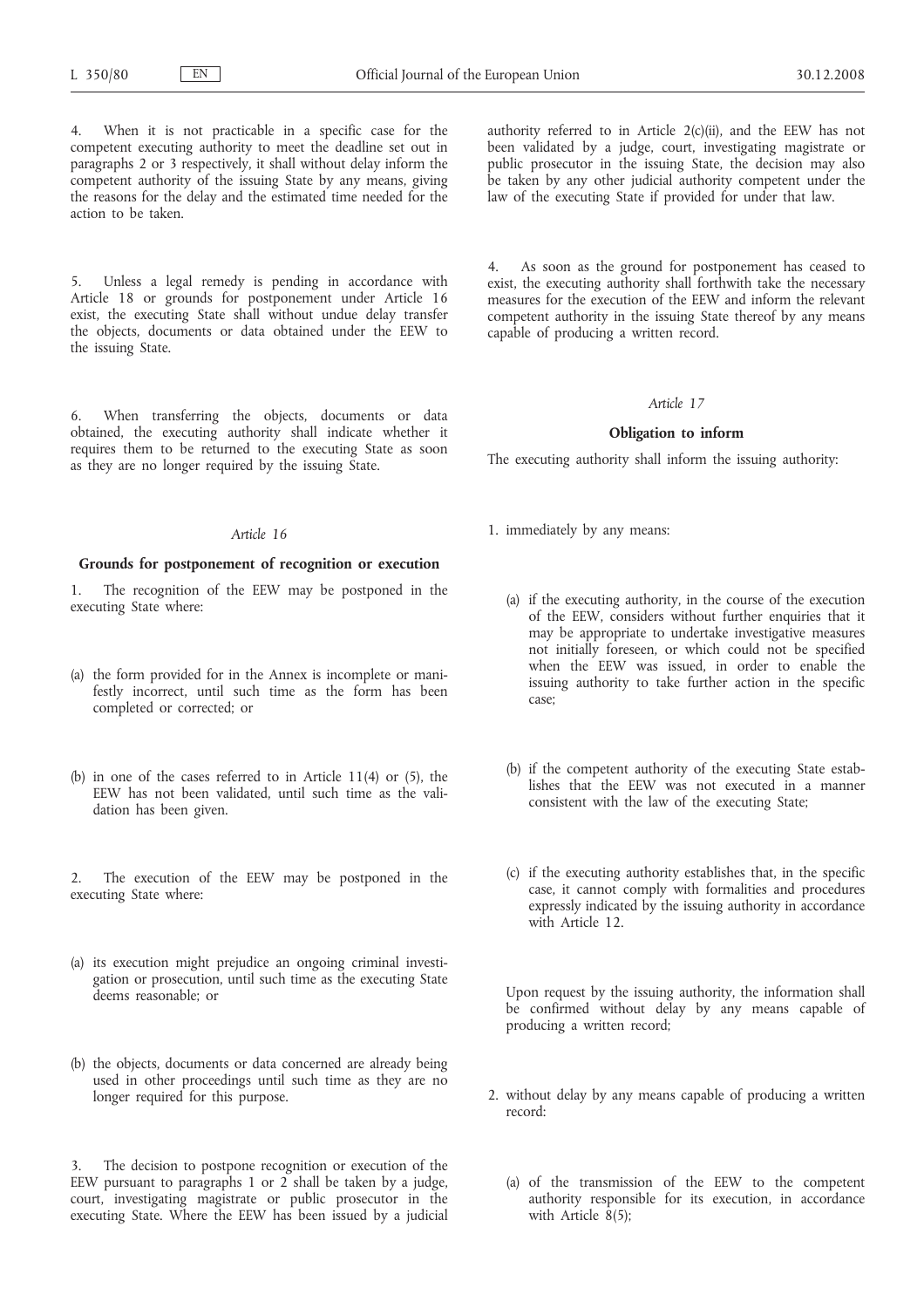- (b) of any decision taken in accordance with Article 15(2) to refuse recognition or execution of the EEW, together with the reasons for the decision;
- (c) of the postponement of the execution or recognition of the EEW, the underlying reasons and, if possible, the expected duration of the postponement;
- (d) of the impossibility to execute the EEW because the objects, documents or data have disappeared, been destroyed or cannot be found in the location indicated in the EEW or because the location of the objects, documents or data has not been indicated in a sufficiently precise manner, even after consultation with the competent authority of the issuing State.

#### **Legal remedies**

1. Member States shall put in place the necessary arrangements to ensure that any interested party, including bona fide third parties, have legal remedies against the recognition and execution of an EEW pursuant to Article 11, in order to preserve their legitimate interests. Member States may limit the legal remedies provided for in this paragraph to cases in which the EEW is executed using coercive measures. The action shall be brought before a court in the executing State in accordance with the law of that State.

2. The substantive reasons for issuing the EEW, including whether the conditions established in Article 7 have been met, may be challenged only in an action brought before a court in the issuing State. The issuing State shall ensure the applicability of legal remedies which are available in a comparable domestic case.

3. Member States shall ensure that any time limits for bringing an action mentioned in paragraphs 1 and 2 are applied in a way that guarantees the possibility of an effective legal remedy for interested parties.

4. If the action is brought in the executing State, the judicial authority of the issuing State shall be informed thereof and of the grounds of the action, so that it can submit the arguments that it deems necessary. It shall be informed of the outcome of the action.

5. The issuing and executing authorities shall take the necessary measures to facilitate the exercise of the right to bring actions mentioned in paragraphs 1 and 2, in particular by providing interested parties with relevant and adequate information.

6. The executing State may suspend the transfer of objects, documents and data pending the outcome of a legal remedy.

#### *Article 19*

#### **Reimbursement**

1. Without prejudice to Article 18(2), where the executing State under its law is responsible for injury caused to one of the parties mentioned in Article 18 by the execution of an EEW transmitted to it pursuant to Article 8, the issuing State shall reimburse to the executing State any sums paid in damages by virtue of that responsibility to the said party except if, and to the extent that, the injury or any part of it is due to the conduct of the executing State.

Paragraph 1 shall be without prejudice to the national law of the Member States on claims by natural or legal persons for compensation of damage.

#### TITLE IV

#### **FINAL PROVISIONS**

#### *Article 20*

#### **Monitoring the effectiveness of this Framework Decision**

1. A Member State which has experienced repeated problems which it had not been possible to solve by consultation on the part of another Member State in the execution of EEWs shall inform the Council in order to assist in its evaluation of the implementation of this Framework Decision at Member State level.

2. The Council shall conduct a review, in particular, of the practical application of the provisions of this Framework Decision by Member States.

#### *Article 21*

#### **Relation to other legal instruments**

1. Subject to paragraph 2 and without prejudice to the application of existing legal instruments in relations between Member States and third countries, this Framework Decision shall coexist with existing legal instruments in relations between the Member States in so far as these instruments concern mutual assistance requests for evidence falling within the scope of this Framework Decision.

2. Without prejudice to paragraphs 3 and 4, issuing authorities shall rely on the EEW when all of the objects, documents or data required from the executing State fall within the scope of this Framework Decision.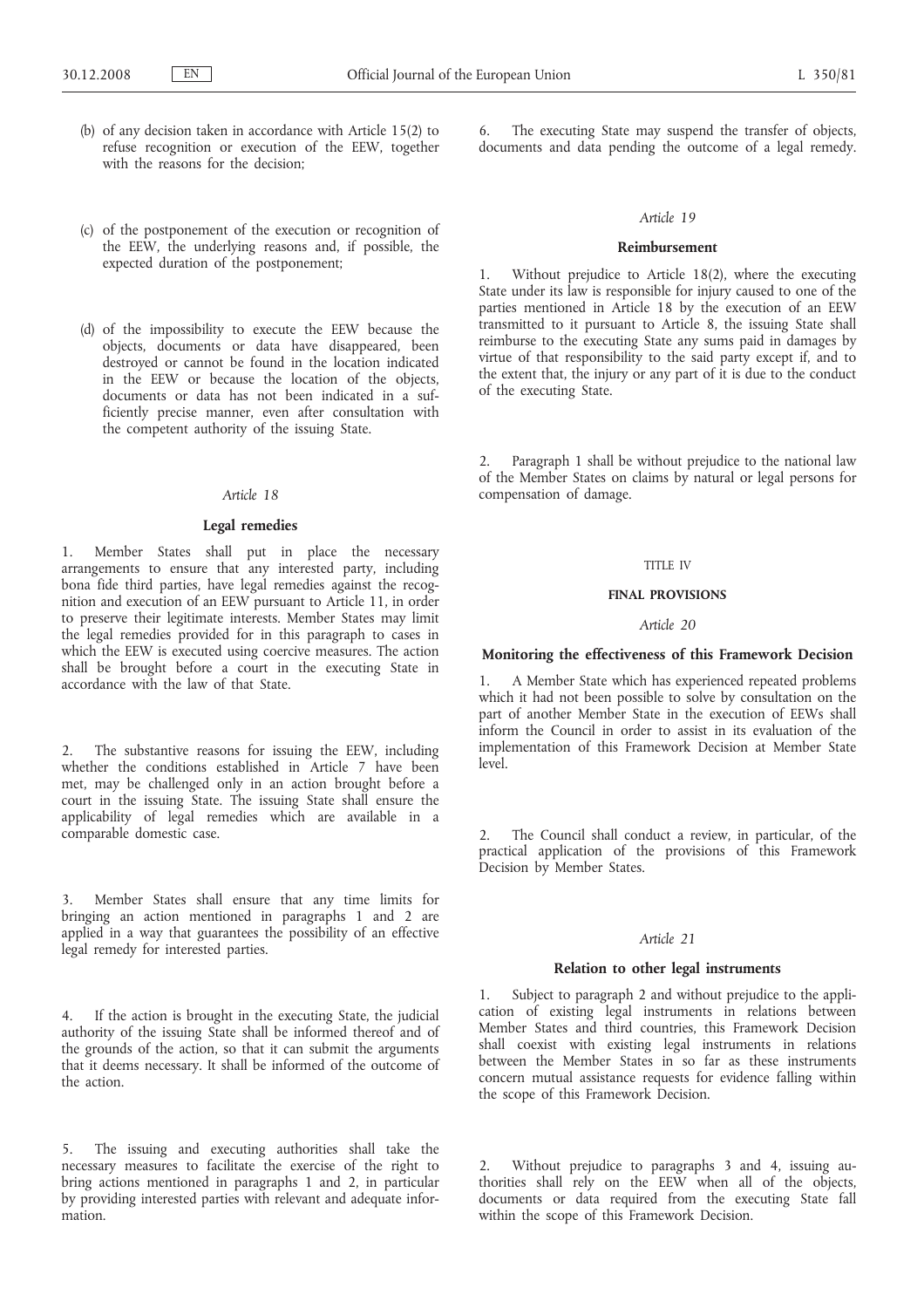3. Issuing authorities may use mutual legal assistance to obtain objects, documents or data falling within the scope of this Framework Decision if they form part of a wider request for assistance or if the issuing authority considers in the specific case that this would facilitate cooperation with the executing State.

4. Member States may conclude bilateral or multilateral agreements or arrangements after this Framework Decision has come into force in so far as such agreements or arrangements allow the objectives of this Framework Decision to be extended or enlarged and help to simplify or facilitate further the procedures for obtaining evidence falling within the scope of this Framework Decision.

5. The agreements and arrangements referred to in paragraph 4 may in no case affect relations with Member States which are not parties to them.

6. Member States shall notify the Council and the Commission of any new agreement or arrangement referred to in paragraph 4, within three months of signing it.

#### *Article 22*

#### **Transitional arrangements**

Mutual assistance requests received before 19 January 2011 shall continue to be governed by existing instruments relating to mutual assistance in criminal matters.

#### *Article 23*

#### **Implementation**

1. Member States shall take the necessary measures to comply with the provisions of this Framework Decision by 19 January 2011.

2. By 19 January 2011, Member States shall transmit to the General Secretariat of the Council and to the Commission the text of the provisions transposing into their national law the obligations imposed on them under this Framework Decision.

3. Any Member State that intends to transpose the ground for refusal set out in Article 13(1)(f) into its national law shall notify the Secretary-General of the Council thereof upon adoption of this Framework Decision by making a declaration.

4. Germany may by a declaration reserve its right to make the execution of an EEW subject to verification of double criminality in cases referred to in Article 14(2) relating to terrorism, computer-related crime, racism and xenophobia, sabotage, racketeering and extortion or swindling if it is necessary to carry out a search or seizure for the execution of the EEW, except where the issuing authority has declared that the offence concerned under the law of the issuing State falls within the scope of criteria indicated in the declaration.

Should Germany wish to make use of this paragraph, it shall notify a declaration to that effect to the Secretary-General of the Council upon the adoption of this Framework Decision. The declaration shall be published in the *Official Journal of the European Union*.

5. The Commission shall, by 19 January 2012, submit a report to the European Parliament and to the Council, assessing the extent to which the Member States have taken the necessary measures in order to comply with this Framework Decision, accompanied, if necessary, by legislative proposals.

6. The General Secretariat of the Council shall notify Member States, the Commission and Eurojust of the declarations made pursuant to Articles 6 and 11 and to this Article.

#### *Article 24*

#### **Review**

1. Each Member State shall each year before 1 May inform the Council and the Commission of any difficulties encountered by it during the previous calendar year concerning the execution of EEWs in relation to Article 13(1).

At the beginning of every calendar year, Germany shall inform the Council and the Commission of the number of cases in which the ground for non-recognition or non-execution referred to in Article 23(4) was applied in the previous year.

3. No later than 19 January 2014, the Commission shall establish a report on the basis of the information received in accordance with paragraphs 1 and 2, accompanied by any initiatives it may deem appropriate. On the basis of the report the Council shall review this Framework Decision with a view to considering whether the following provisions should be repealed or modified:

— Article 13(1) and (3), and

— Article 23(4).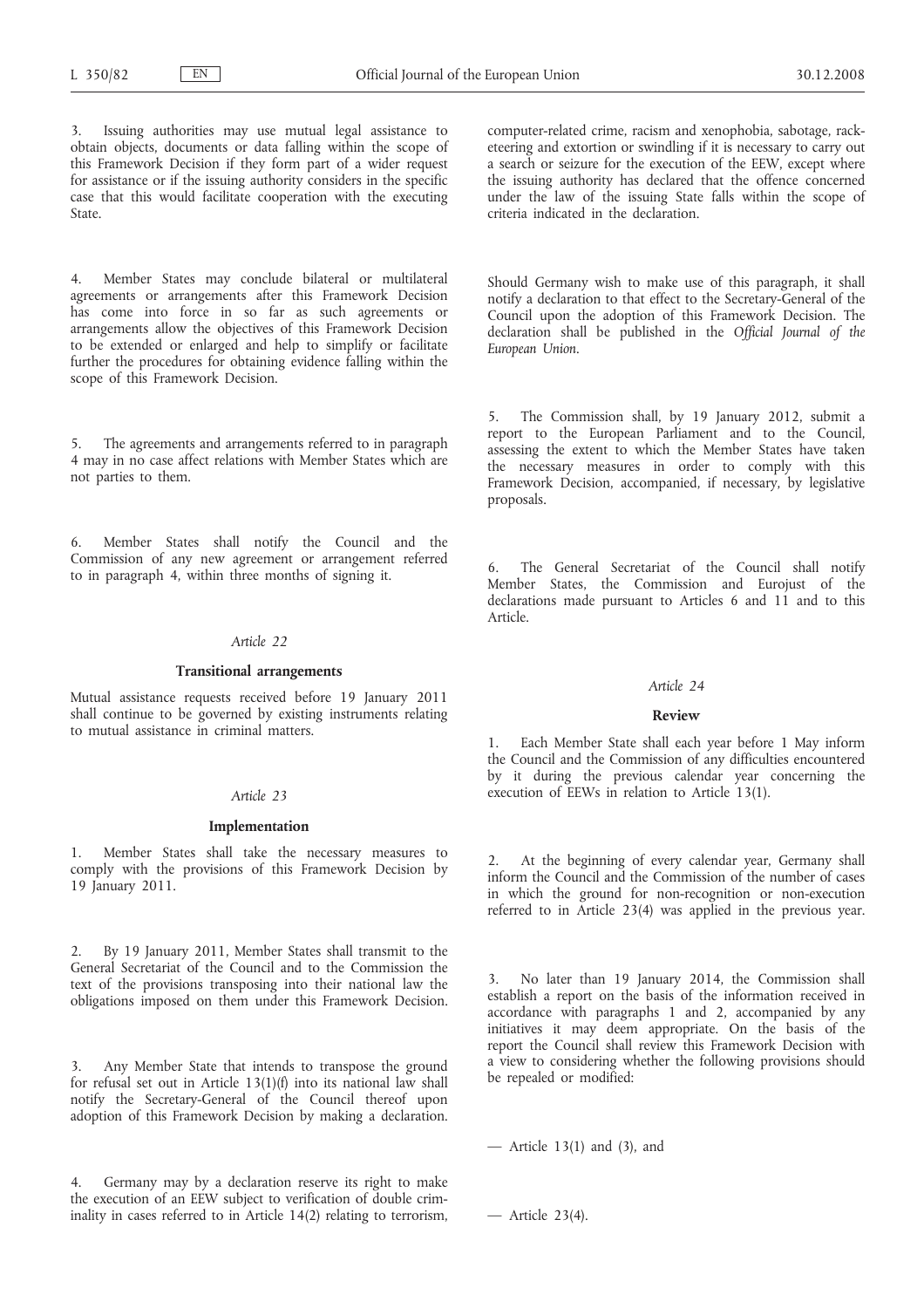# **Entry into force**

This Framework Decision shall enter into force on the 20th day following its publication in the *Official Journal of the European Union*.

Done at Brussels, 18 December 2008.

*For the Council The President* M. BARNIER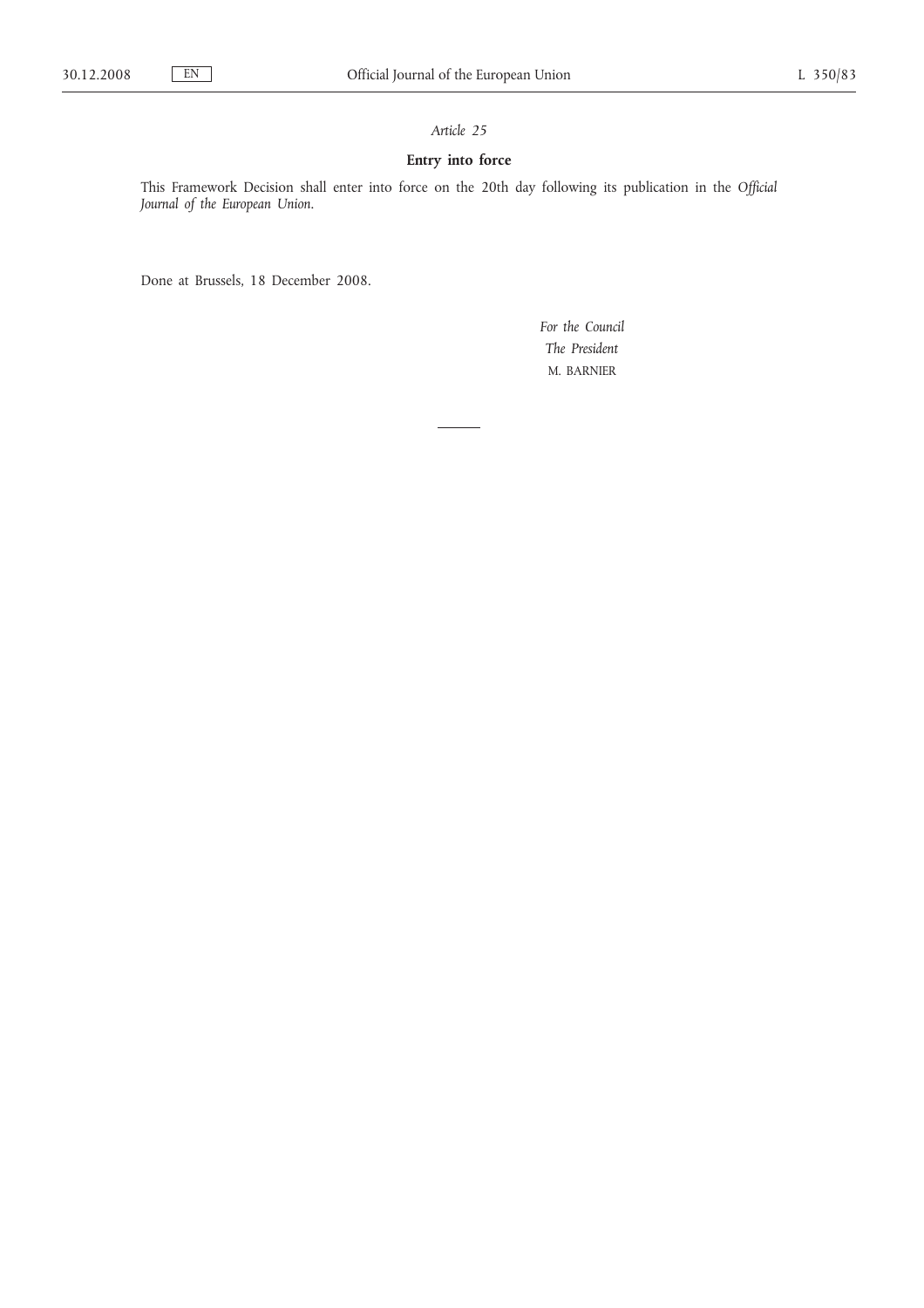#### *ANNEX*

#### EUROPEAN EVIDENCE WARRANT (EEW) (1)

This EEW has been issued by a competent judicial authority. I request that the objects, documents or data specified below be obtained and transferred.

| (A) |
|-----|
|     |
|     |

# $(B)$

 $\overline{\phantom{a}}$ 

The judicial authority is satisfied that:

- $(i)$   $\Box$  obtaining the objects, documents or data sought by this EEW is necessary and proportionate for the purpose of the proceedings specified below;
- (ii)  $\Box$  it would be possible to obtain these objects, documents or data under the law of the issuing State in a comparable domestic case if they were available on the territory of the issuing State, even though different measures might be used.

| (C) THE JUDICIAL AUTHORITY WHICH ISSUED THE EEW                                                                                                                                                                                                                                                  |
|--------------------------------------------------------------------------------------------------------------------------------------------------------------------------------------------------------------------------------------------------------------------------------------------------|
| Official name:                                                                                                                                                                                                                                                                                   |
|                                                                                                                                                                                                                                                                                                  |
| Name of its representative:                                                                                                                                                                                                                                                                      |
|                                                                                                                                                                                                                                                                                                  |
| Post held (title/grade):                                                                                                                                                                                                                                                                         |
|                                                                                                                                                                                                                                                                                                  |
| Tick the type of judicial authority which issued the warrant:                                                                                                                                                                                                                                    |
| $\Box$ (a) judge or court                                                                                                                                                                                                                                                                        |
| $\Box$ (b) investigating magistrate                                                                                                                                                                                                                                                              |
| $\Box$ (c) public prosecutor                                                                                                                                                                                                                                                                     |
| $\Box$ (d) any other judicial authority as defined by the issuing State and, in the specific case, acting in their capacity as an<br>investigating authority in criminal proceedings with competence to order the obtaining of evidence in cross-border<br>cases in accordance with national law |
| □ This EEW has been validated by a judge or court, investigating magistrate or a public prosecutor (see Sections D<br>and $O$ ).                                                                                                                                                                 |
| File reference:                                                                                                                                                                                                                                                                                  |
|                                                                                                                                                                                                                                                                                                  |
| Address:                                                                                                                                                                                                                                                                                         |
|                                                                                                                                                                                                                                                                                                  |
|                                                                                                                                                                                                                                                                                                  |
| Tel. No: (country code) (area/city code)                                                                                                                                                                                                                                                         |
|                                                                                                                                                                                                                                                                                                  |
| Fax No: (country code) (area/city code)                                                                                                                                                                                                                                                          |
|                                                                                                                                                                                                                                                                                                  |
|                                                                                                                                                                                                                                                                                                  |
|                                                                                                                                                                                                                                                                                                  |
| Contact details of the person(s) to contact if additional information on the execution of this EEW is necessary or to make<br>necessary practical arrangements for the transfer of objects, documents or data (if applicable):                                                                   |
|                                                                                                                                                                                                                                                                                                  |

 $\overline{(^1)}$  This EEW must be written in, or translated into, one of the official languages of the executing State or any other language accepted by that State.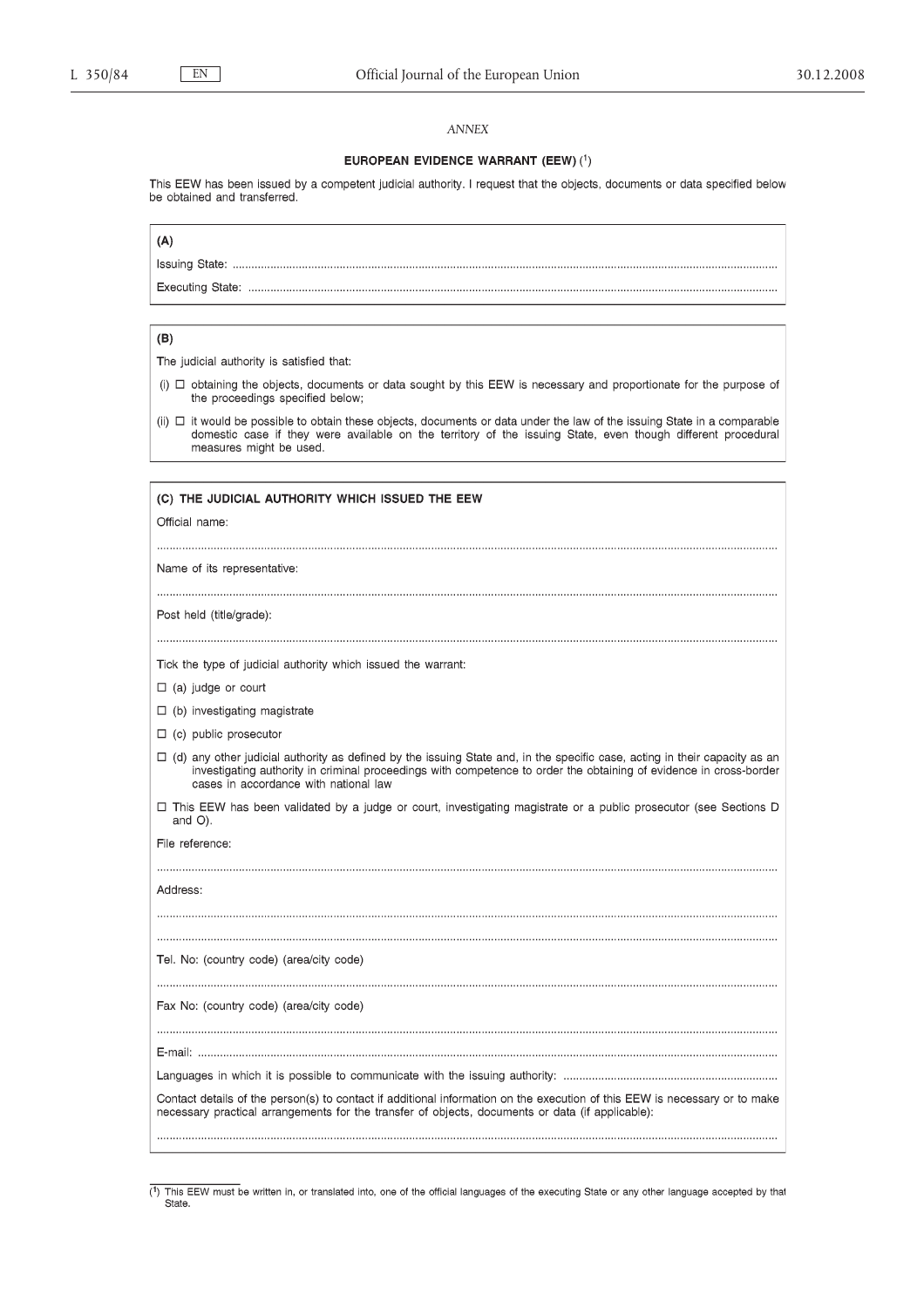| (D) THE JUDICIAL AUTHORITY VALIDATING THE EEW (WHERE APPLICABLE)                                                                          |
|-------------------------------------------------------------------------------------------------------------------------------------------|
| If point (d) in Section C has been ticked and this EEW is validated, tick the type of judicial authority which has validated<br>this EEW: |
| $\Box$ (a) judge or court                                                                                                                 |
| $\Box$ (b) investigating magistrate                                                                                                       |
| $\Box$ (c) public prosecutor                                                                                                              |
| Official name of the validating authority:                                                                                                |
| Name of its representative:                                                                                                               |
| Post held (title/grade):                                                                                                                  |
| File reference:                                                                                                                           |
| Address:                                                                                                                                  |
|                                                                                                                                           |
|                                                                                                                                           |
|                                                                                                                                           |
|                                                                                                                                           |

(E) WHERE A CENTRAL AUTHORITY HAS BEEN MADE RESPONSIBLE FOR THE ADMINISTRATIVE TRANS-<br>MISSION AND RECEPTION OF EEWS AND, IF APPLICABLE, FOR OTHER OFFICIAL CORRESPONDENCE RELATING THERETO

# (F) THE AUTHORITY OR AUTHORITIES WHICH MAY BE CONTACTED (IN THE CASE WHERE SECTION D AND/ OR E HAVE BEEN COMPLETED)

| □ Authority under Section C |
|-----------------------------|
|                             |
| □ Authority under Section D |
|                             |
| □ Authority under Section E |
|                             |
|                             |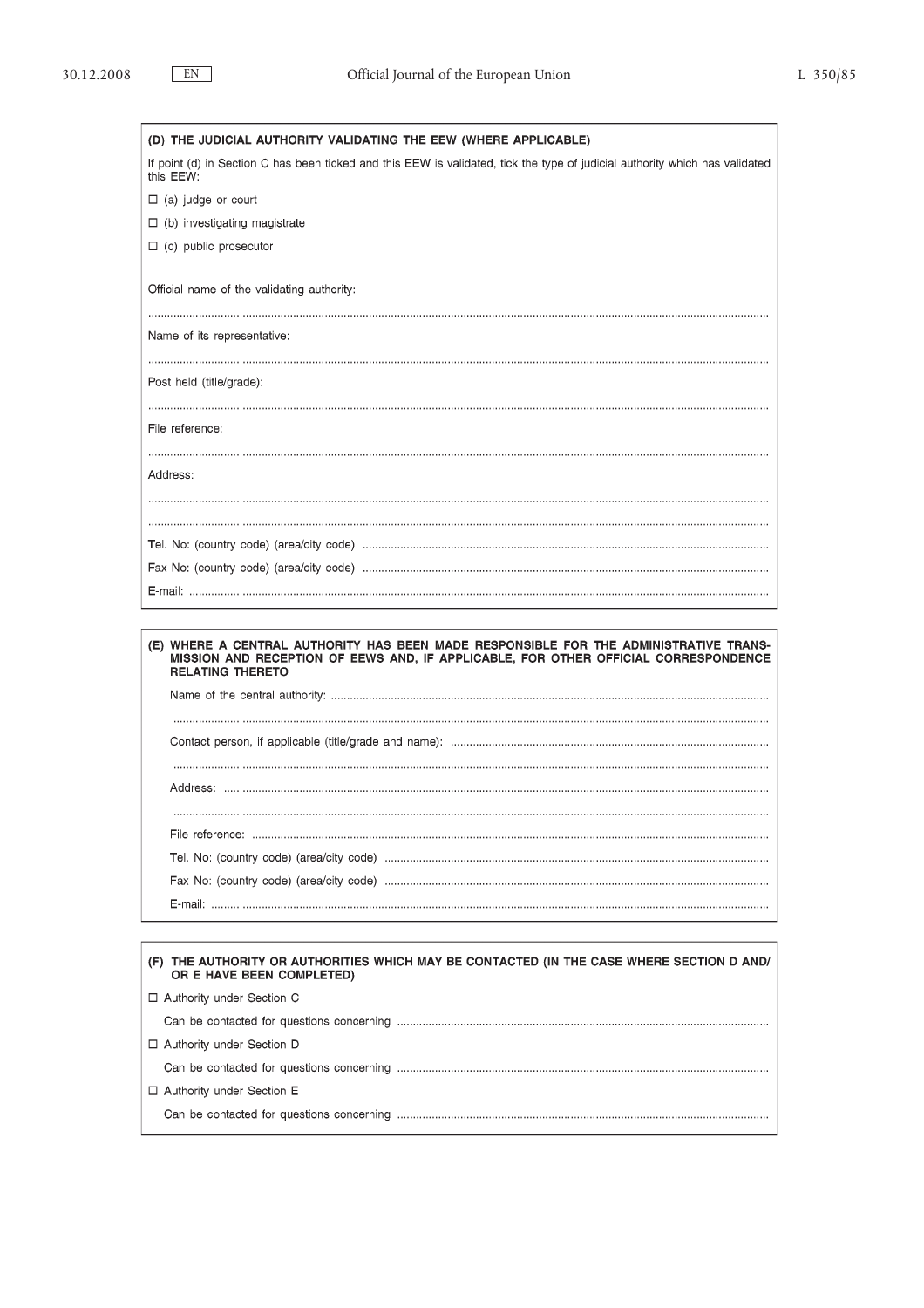#### (G) RELATION TO POSSIBLE EARLIER EEW OR FREEZING ORDER

If applicable, indicate if this EEW supplements an earlier EEW or is a follow-up to a freezing order and, if so, provide information relevant to identify the earlier EEW or freezing order (the date of issue of such EEW or order, the authority to which it was transmitted and, if available, the date of transmission of the EEW or order and reference numbers given by the issuing and executing authorities).

#### (H) TYPE OF PROCEEDINGS FOR WHICH THE EEW WAS ISSUED

Tick the type of proceedings for which the EEW was issued:

- □ (a) with respect to criminal proceedings brought by, or to be brought before, a judicial authority in respect of a criminal offence under the national law of the issuing State; or
- $\Box$  (b) proceedings brought by administrative authorities in respect of acts which are punishable under the national law of the issuing State by virtue of being infringements of the rules of law, and where the decision may give rise to<br>proceedings before a court having jurisdiction in particular in criminal matters; or
- $\Box$  (c) proceedings brought by judicial authorities in respect of acts which are punishable under the national law of the issuing State by virtue of being infringements of the rules of law, and where the decision may giv proceedings before a court having jurisdiction in particular in criminal matters.

#### (I) REASON FOR ISSUING THE EEW

| 1. Summary of facts and description of circumstances in which the offence(s) underlying the EEW has (have)<br>been committed, including time and place, as known to the issuing authority: |
|--------------------------------------------------------------------------------------------------------------------------------------------------------------------------------------------|
|                                                                                                                                                                                            |
|                                                                                                                                                                                            |
|                                                                                                                                                                                            |
| Nature and legal classification of the offence(s) resulting in the EEW and the applicable statutory provision/code:                                                                        |
|                                                                                                                                                                                            |
|                                                                                                                                                                                            |
|                                                                                                                                                                                            |
|                                                                                                                                                                                            |
|                                                                                                                                                                                            |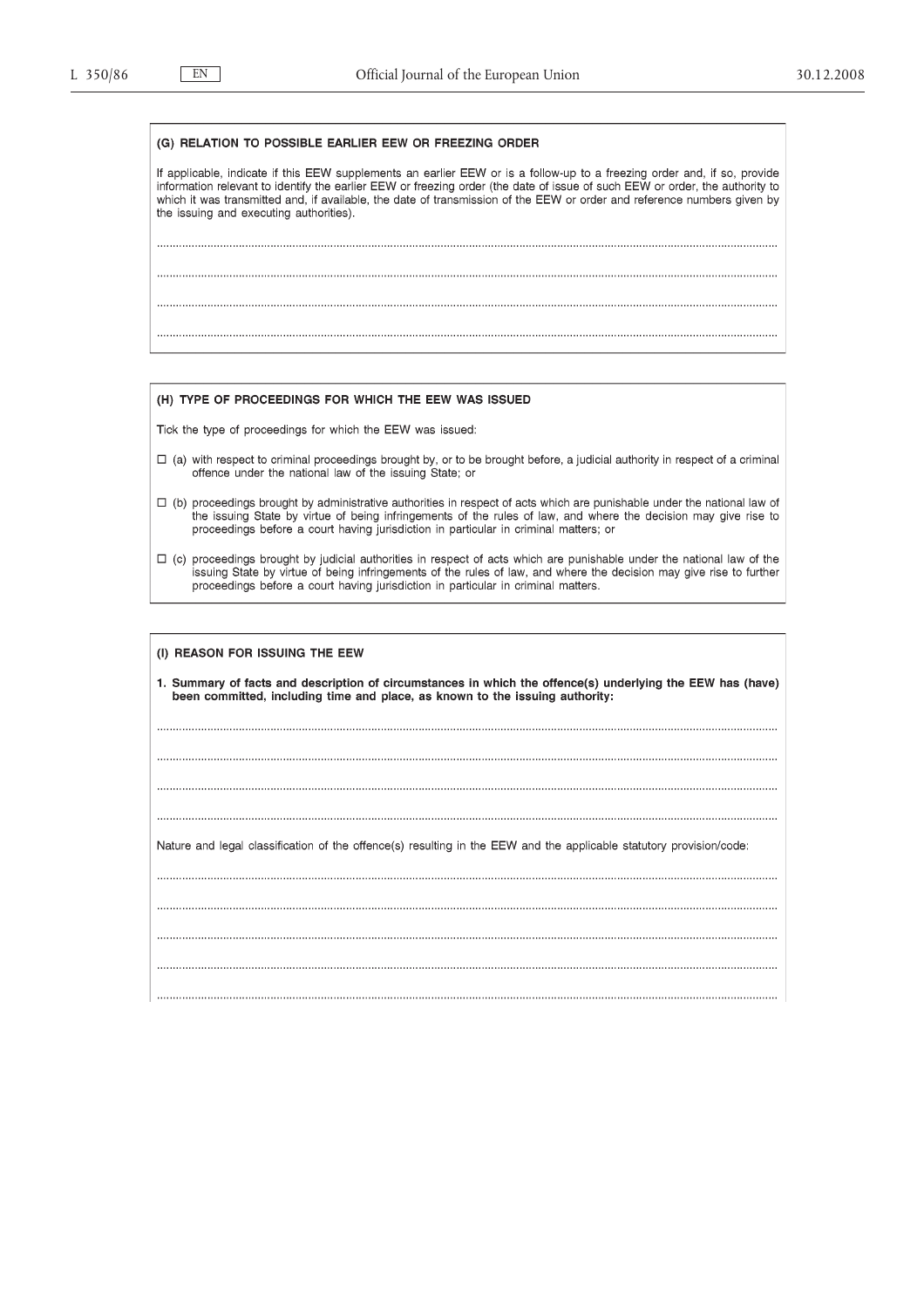2. If applicable, tick one or more of the following offences punishable in the issuing State by a custodial sentence or a detention order of a maximum of at least three years as defined by the laws of the issuing State:  $\Box$  participation in a criminal organisation;  $\Box$  terrorism (1); □ trafficking in human beings;  $\Box$  sexual exploitation of children and child pornography; □ illicit trafficking in narcotic drugs and psychotropic substances; □ illicit trafficking in weapons, munitions and explosives;  $\Box$  corruption; □ fraud, including that affecting the financial interests of the European Communities within the meaning of the Convention of 26 July 1995 on the protection of the European Communities' financial interests;  $\Box$  laundering of the proceeds of crime;  $\square$  counterfeiting currency, including of the euro;  $\Box$  computer-related crime (1); □ environmental crime, including illicit trafficking in endangered animal species and in endangered plant species and varieties:  $\Box$  facilitation of unauthorised entry and residence;  $\Box$  murder, grievous bodily injury;  $\Box$  illicit trade in human organs and tissue; □ kidnapping, illegal restraint and hostage-taking;  $\Box$  racism and xenophobia (1);  $\Box$  organised or armed robbery; □ illicit trafficking in cultural goods, including antiques and works of art;  $\square$  swindling (1);  $\Box$  racketeering and extortion (1);  $\Box$  counterfeiting and piracy of products;  $\Box$  forgery of administrative documents and trafficking therein;  $\Box$  forgery of means of payment; □ illicit trafficking in hormonal substances and other growth promoters; □ illicit trafficking in nuclear or radioactive materials;  $\Box$  trafficking in stolen vehicles;  $\Box$  rape;  $\Box$  arson;  $\square$  crimes within the jurisdiction of the International Criminal Court; □ unlawful seizure of aircraft/ships;  $\Box$  sabotage (1);

<sup>(1)</sup> Where the EEW is addressed to Germany, and according to the declaration made by Germany in accordance with Article 23(4) of the Council Framework Decision 2008/978/JHA of 18 December 2008 on the European Evidence Warra documents and data for use in proceedings in criminal matters, the issuing authority may additionally complete Box No 1 to confirm that the offence(s) fall(s) within the scope of criteria indicated by Germany for this type of offence.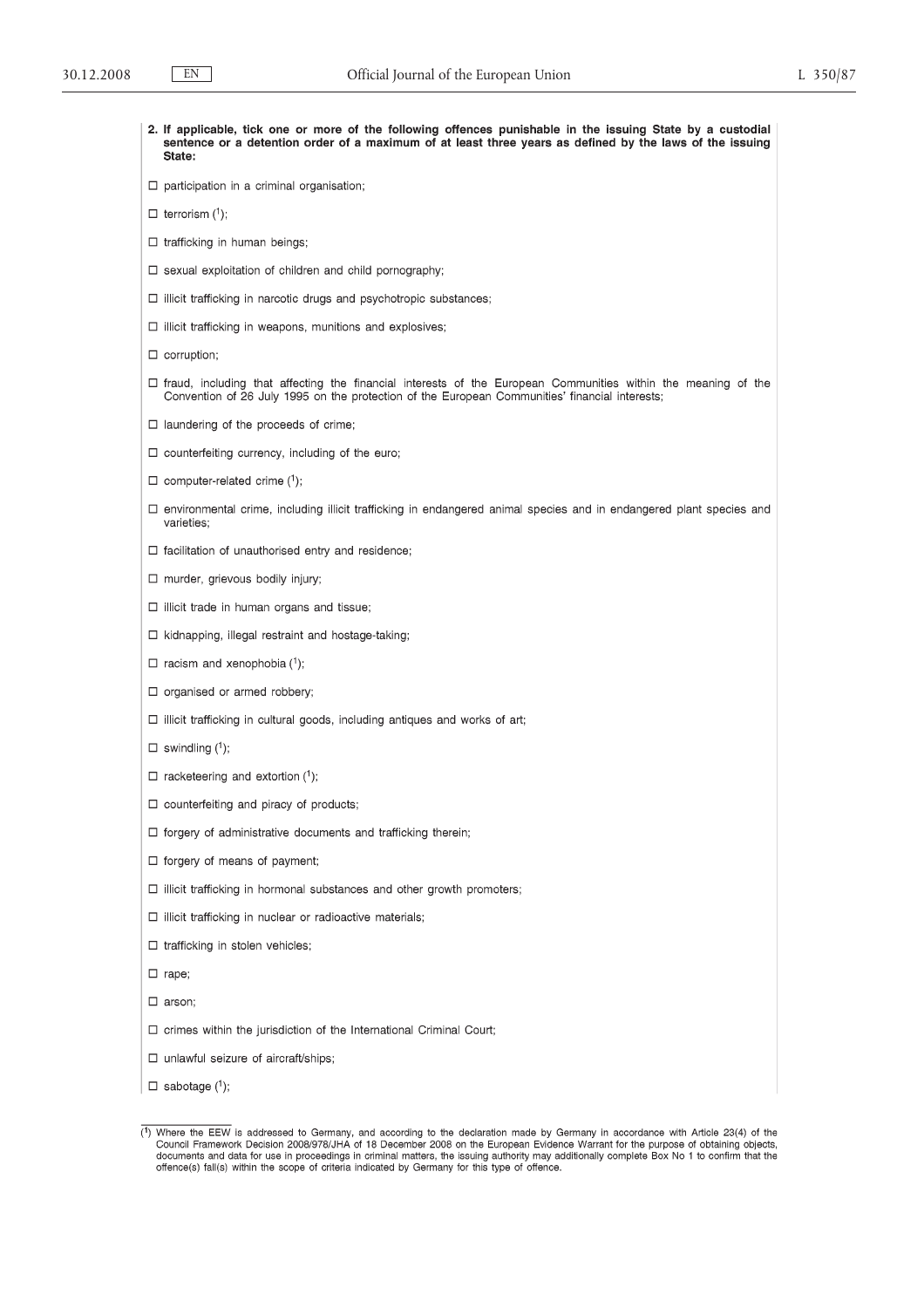| 3. Full descriptions of the offence(s) not covered by point 2 for which the EEW was issued:                                            |
|----------------------------------------------------------------------------------------------------------------------------------------|
|                                                                                                                                        |
|                                                                                                                                        |
|                                                                                                                                        |
|                                                                                                                                        |
|                                                                                                                                        |
|                                                                                                                                        |
| (J) IDENTITY OF THE PERSONS CONCERNED                                                                                                  |
| Information regarding the identity of the (i) natural or (ii) legal person(s) against whom the proceedings are/may be taking<br>place: |
| (i) In the case of natural person(s)                                                                                                   |
|                                                                                                                                        |
|                                                                                                                                        |
|                                                                                                                                        |
|                                                                                                                                        |
|                                                                                                                                        |
|                                                                                                                                        |
|                                                                                                                                        |
|                                                                                                                                        |
|                                                                                                                                        |
| Residence and/or known address; if address not known, state the last known address:                                                    |
|                                                                                                                                        |
|                                                                                                                                        |
| (ii) In the case of legal person(s)                                                                                                    |
|                                                                                                                                        |
|                                                                                                                                        |
| Shortened name, commonly used name or trading name, if applicable:                                                                     |
|                                                                                                                                        |
|                                                                                                                                        |
|                                                                                                                                        |
| Address of the legal person:                                                                                                           |
|                                                                                                                                        |

| (K) OBJECTS, DOCUMENTS OR DATA SOUGHT BY THE EEW                                       |
|----------------------------------------------------------------------------------------|
| 1. Description of what is sought by the EEW (tick and complete the appropriate boxes): |
| $\Box$ Objects (further details below):                                                |
|                                                                                        |
|                                                                                        |
|                                                                                        |
|                                                                                        |
| $\Box$ Documents (further details below):                                              |
|                                                                                        |
|                                                                                        |
|                                                                                        |
|                                                                                        |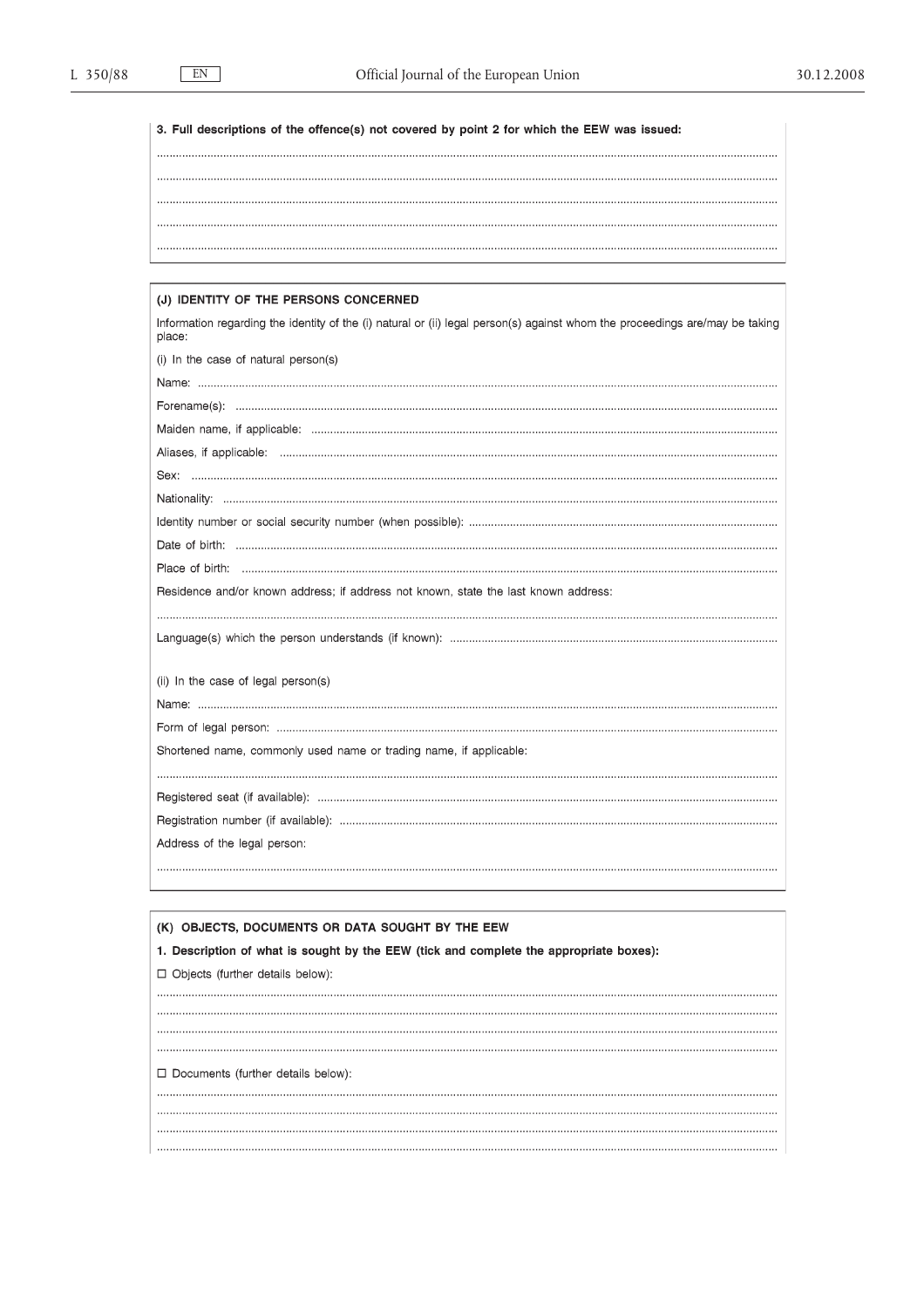$\mathbf{I}$ 

| Data (further details below):<br>□                                                                                                                                                                  |
|-----------------------------------------------------------------------------------------------------------------------------------------------------------------------------------------------------|
|                                                                                                                                                                                                     |
|                                                                                                                                                                                                     |
|                                                                                                                                                                                                     |
|                                                                                                                                                                                                     |
|                                                                                                                                                                                                     |
|                                                                                                                                                                                                     |
|                                                                                                                                                                                                     |
|                                                                                                                                                                                                     |
| 3. If other than the person referred to in Section J (i) or (ii), information regarding the identity of the (i) natural<br>or (ii) legal person(s) believed to hold the objects, documents or data: |
| (i) In the case of natural person(s):                                                                                                                                                               |
|                                                                                                                                                                                                     |
|                                                                                                                                                                                                     |
|                                                                                                                                                                                                     |
|                                                                                                                                                                                                     |
|                                                                                                                                                                                                     |
|                                                                                                                                                                                                     |
|                                                                                                                                                                                                     |
|                                                                                                                                                                                                     |
|                                                                                                                                                                                                     |
| Residence and/or known address; if address not known, state the last known address:                                                                                                                 |
| Language(s) which the person understands (if known):                                                                                                                                                |
|                                                                                                                                                                                                     |
| (ii) In the case of legal person(s):                                                                                                                                                                |
|                                                                                                                                                                                                     |
|                                                                                                                                                                                                     |
| Shortened name, commonly used name or trading name, if applicable:                                                                                                                                  |
|                                                                                                                                                                                                     |
|                                                                                                                                                                                                     |
|                                                                                                                                                                                                     |
| Address of the legal person:                                                                                                                                                                        |
|                                                                                                                                                                                                     |
| Other address(es) where business is conducted:                                                                                                                                                      |
|                                                                                                                                                                                                     |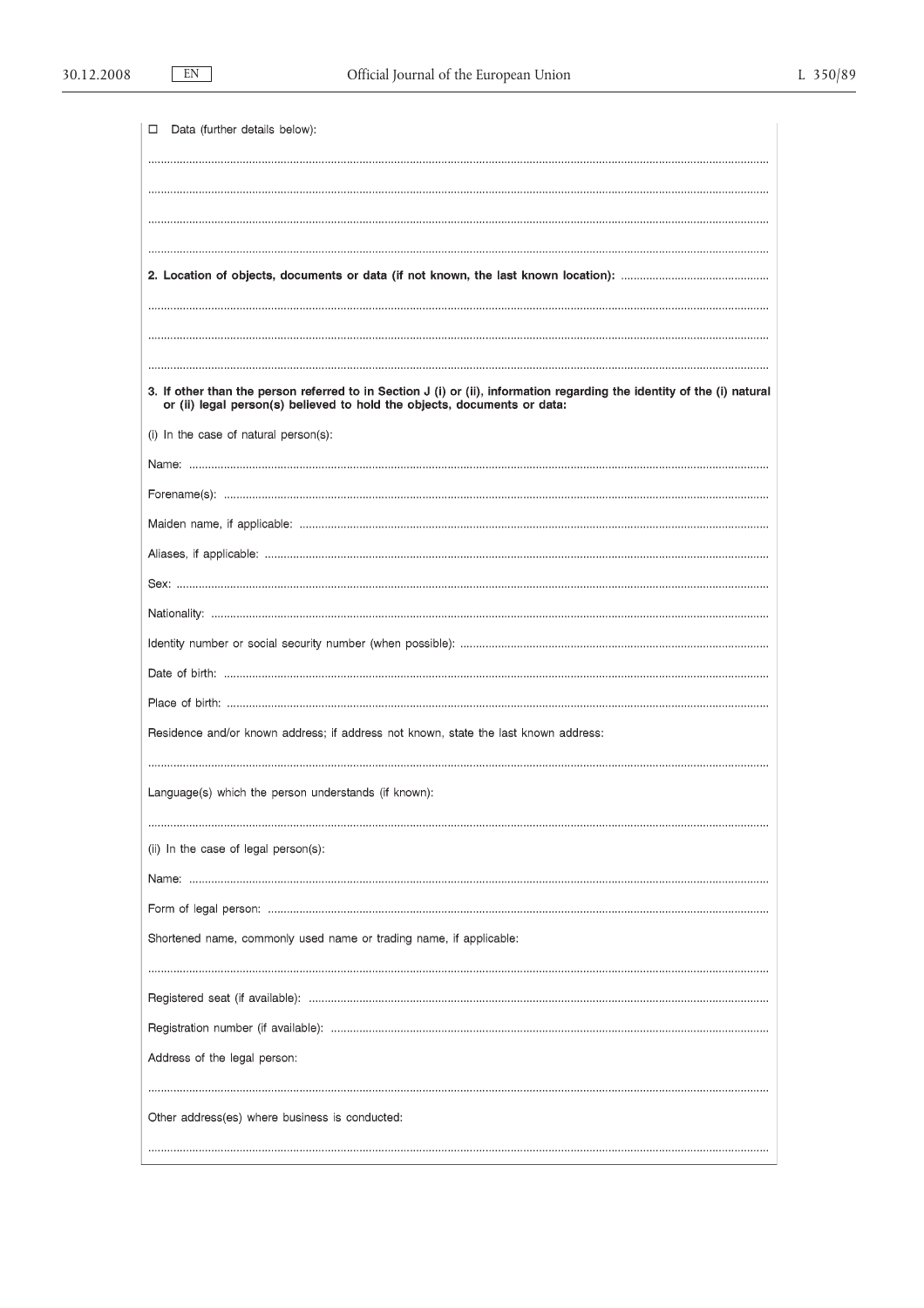| (L) EXECUTION OF THE EEW                                                                                                                                                                                                                                      |
|---------------------------------------------------------------------------------------------------------------------------------------------------------------------------------------------------------------------------------------------------------------|
| 1. Deadlines for execution of the EEW are laid down in Council Framework Decision 2008/978/JHA (1). However,<br>if the request is particularly urgent, please indicate any earlier deadline and the reason for this by ticking the<br>relevant box:           |
| Earlier deadline:                                                                                                                                                                                                                                             |
| Reasons:                                                                                                                                                                                                                                                      |
| [ ] procedural deadlines                                                                                                                                                                                                                                      |
|                                                                                                                                                                                                                                                               |
| 2. Tick and complete, if applicable                                                                                                                                                                                                                           |
| $\Box$ It is requested that the executing authority comply with the following formalities and procedures ( <sup>2</sup> )                                                                                                                                     |
|                                                                                                                                                                                                                                                               |
|                                                                                                                                                                                                                                                               |
|                                                                                                                                                                                                                                                               |
| $\Box$ The EEW also covers any object, document or data which the executing authority discovers during the execution of<br>this EEW and without further enguiries considers to be relevant to the proceedings for the purpose of which this EEW<br>was issued |

 $\Box$  It is requested that the executing authority take statements from persons present during the execution of this EEW and directly related to the subject of this EEW.

# (M) LEGAL REMEDIES

| 1. Description of the legal remedies for interested parties, including bona fide third parties, available in the<br>issuing State, including necessary steps to take:                                                    |
|--------------------------------------------------------------------------------------------------------------------------------------------------------------------------------------------------------------------------|
|                                                                                                                                                                                                                          |
|                                                                                                                                                                                                                          |
|                                                                                                                                                                                                                          |
|                                                                                                                                                                                                                          |
| 2. Court before which the action may be taken:                                                                                                                                                                           |
|                                                                                                                                                                                                                          |
|                                                                                                                                                                                                                          |
| 3. Information as to those for whom the action is available:                                                                                                                                                             |
|                                                                                                                                                                                                                          |
|                                                                                                                                                                                                                          |
| 4. Time limit for submission of the action:                                                                                                                                                                              |
|                                                                                                                                                                                                                          |
|                                                                                                                                                                                                                          |
|                                                                                                                                                                                                                          |
| 5. Authority in the issuing State which can supply further information on procedures for seeking legal remedies<br>in the issuing State and on whether legal assistance and interpretation and translation is available: |
|                                                                                                                                                                                                                          |
|                                                                                                                                                                                                                          |
|                                                                                                                                                                                                                          |
|                                                                                                                                                                                                                          |
|                                                                                                                                                                                                                          |

<sup>(1)</sup>  $OJ L 350$ , 30.12.2008, p. 72.<br>(2) It is assumed that the executing authority will comply with the formalities and procedures indicated by the issuing authority unless they are<br>contrary to the fundamental principles of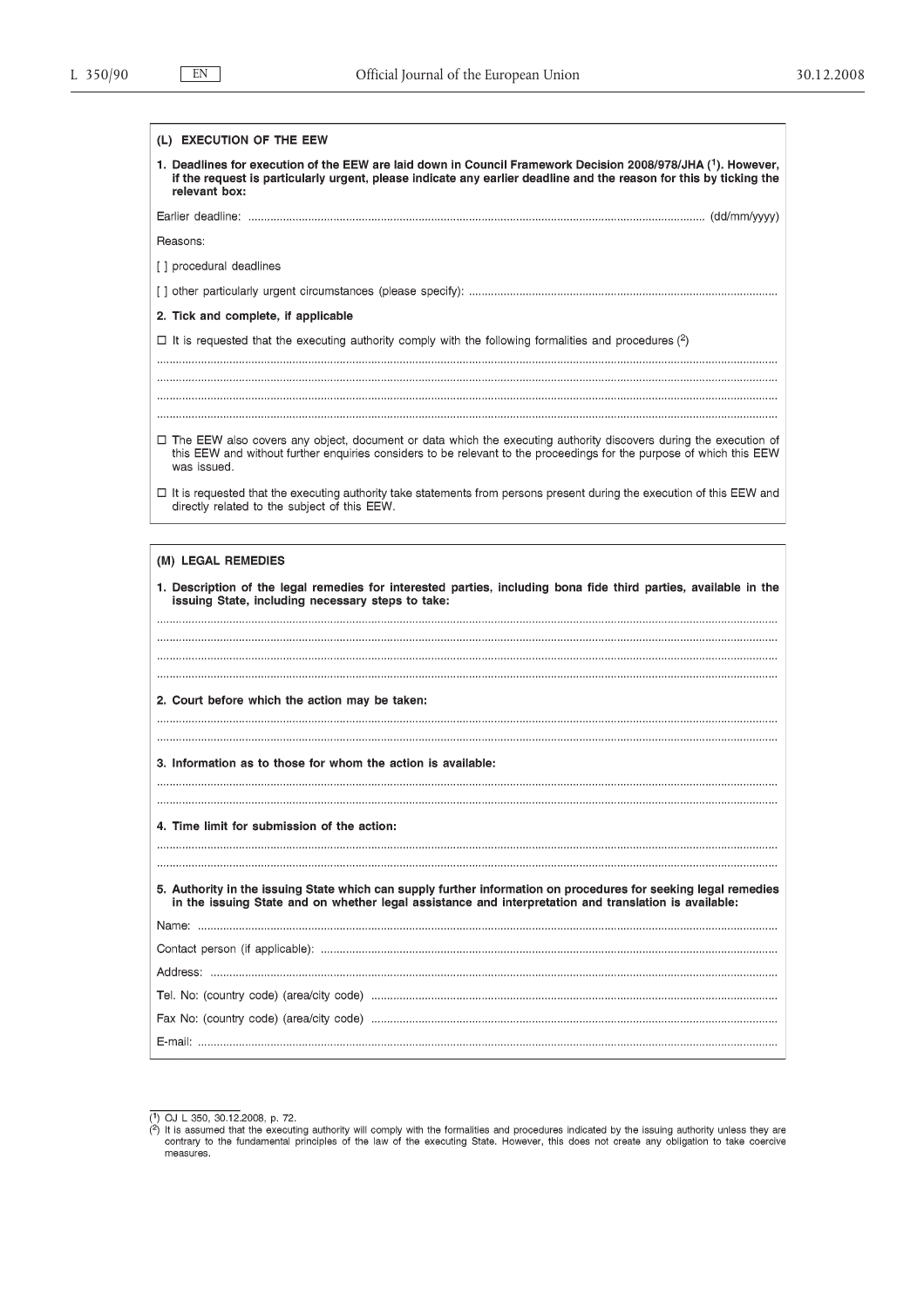| (N) FINAL PROVISIONS AND SIGNATURE                                                                                                                                                                                                                        |
|-----------------------------------------------------------------------------------------------------------------------------------------------------------------------------------------------------------------------------------------------------------|
| 1. Optional information to be given only in relation to Germany:                                                                                                                                                                                          |
| $\Box$ It is declared that the offence(s) concerned under the law of the issuing State fall(s) within the scope of<br>criteria indicated by Germany in the declaration $(1)$ made in accordance with Article 23(4) of Framework Decision<br>2008/978/JHA. |
| 2. Other information relevant to the case, if any:                                                                                                                                                                                                        |
|                                                                                                                                                                                                                                                           |
| 3. Requested means of transfer of the objects, documents or data:                                                                                                                                                                                         |
| $\Box$ by e-mail                                                                                                                                                                                                                                          |
| $\Box$ by fax                                                                                                                                                                                                                                             |
| $\Box$ in the original by post                                                                                                                                                                                                                            |
| $\Box$ by other means (please specify):                                                                                                                                                                                                                   |
| 4. Signature of the issuing authority and/or its representative certifying the content of the EEW as accurate:                                                                                                                                            |
|                                                                                                                                                                                                                                                           |
|                                                                                                                                                                                                                                                           |
|                                                                                                                                                                                                                                                           |
|                                                                                                                                                                                                                                                           |
| Official stamp (if available):                                                                                                                                                                                                                            |
|                                                                                                                                                                                                                                                           |
| (0) IF SECTION (D) IS COMPLETED. SIGNATURE AND DETAILS OF THE VALIDATING ALITHORITY                                                                                                                                                                       |

COMPLETED, SIGNATURE AND DETAILS OF THE VALIDATING AUTHORITY (ט  $\cdots$ Post held (title/grade): Date: 

Official stamp (if available):

 $(1)$  OJ L 350, 30.12.2008, p. 72.